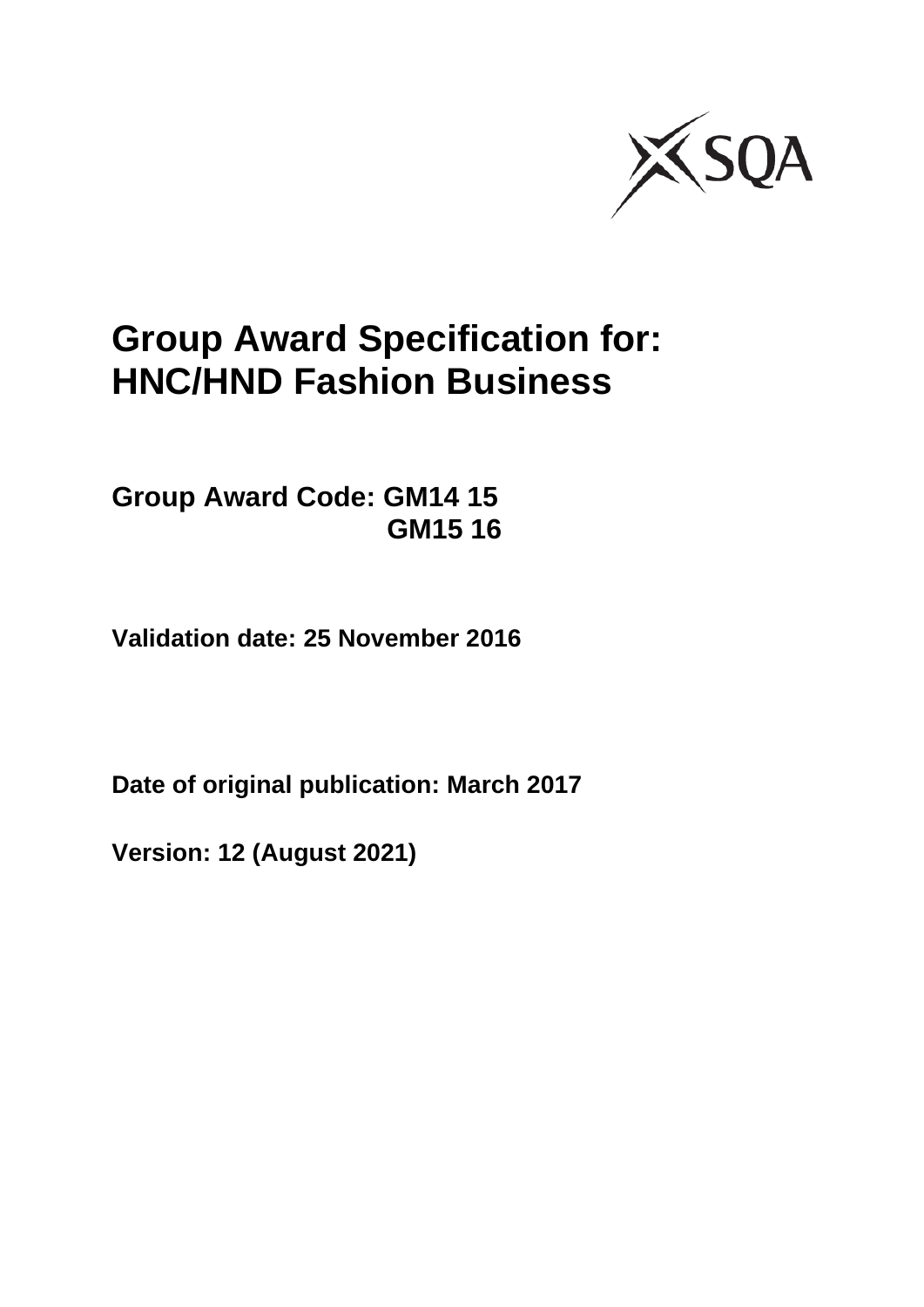## **Contents**

| 2 |        |                                                                               |  |
|---|--------|-------------------------------------------------------------------------------|--|
|   | 2.1    |                                                                               |  |
| 3 |        |                                                                               |  |
|   | 3.1    |                                                                               |  |
|   | 3.2    |                                                                               |  |
|   | 3.3    | Graded Units                                                                  |  |
| 4 |        |                                                                               |  |
|   | 4.1    |                                                                               |  |
| 5 |        |                                                                               |  |
|   | 5.1(a) |                                                                               |  |
|   | 5.1(b) |                                                                               |  |
|   | 5.2    | Mapping of National Occupational Standards (NOS) and/or trade body standards  |  |
|   |        |                                                                               |  |
|   | 5.3    | Mapping of Core Skills development opportunities across the qualification  14 |  |
|   | 5.4    |                                                                               |  |
| 6 |        |                                                                               |  |
|   | 6.1    |                                                                               |  |
|   | 6.2    |                                                                               |  |
|   | 6.3    |                                                                               |  |
|   | 6.4    |                                                                               |  |
|   | 6.5    |                                                                               |  |
| 7 |        |                                                                               |  |
| 8 |        |                                                                               |  |
| 9 |        |                                                                               |  |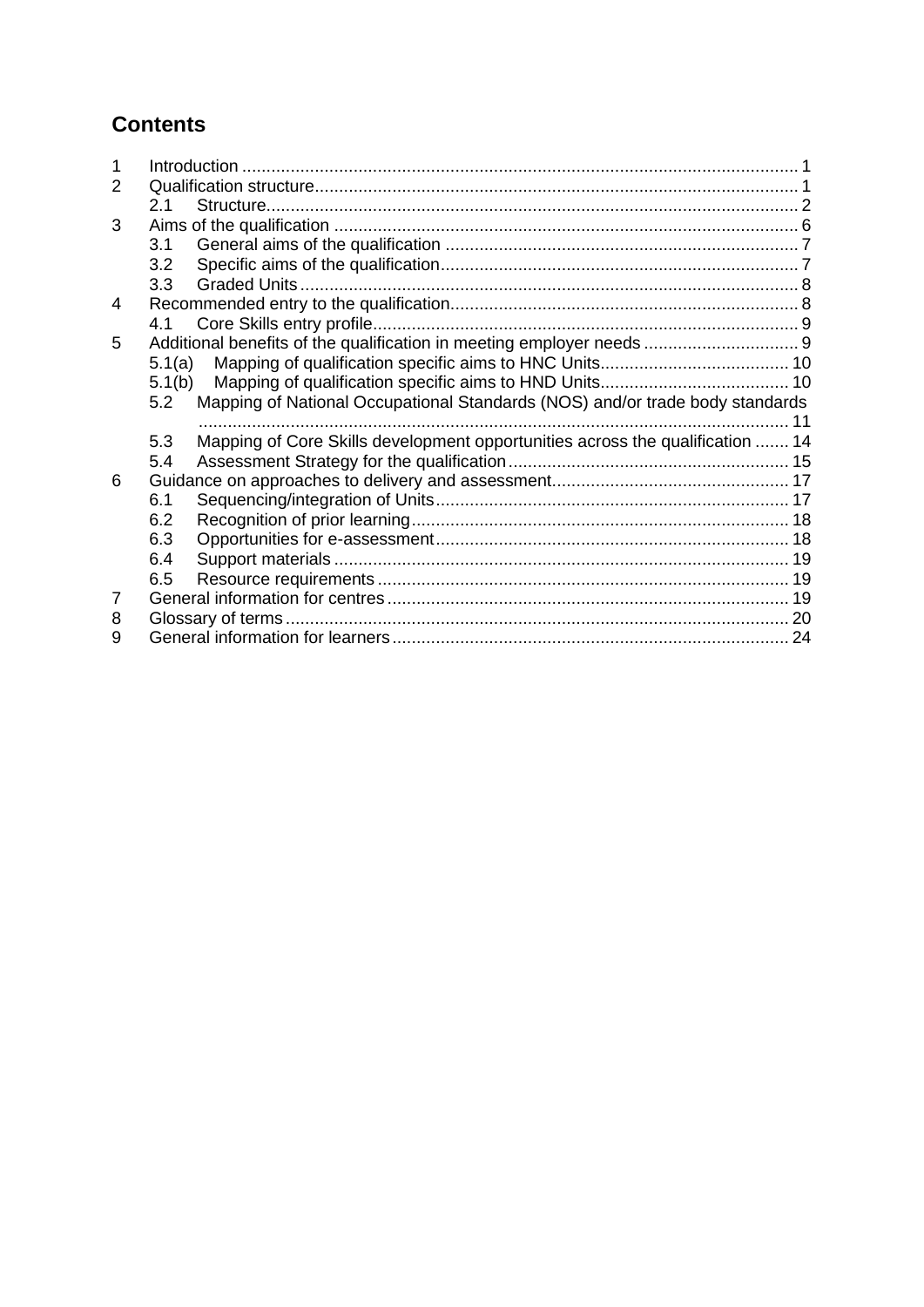# <span id="page-2-0"></span>**1 Introduction**

This document was previously known as the Arrangements document. The purpose of this document is to:

- assist centres to implement, deliver and manage the qualification
- provide a guide for new staff involved in offering the qualification
- inform course managers teaching staff, assessors, learners, employers and higher education institutes (HEIs) of the aims and purpose of the qualification
- provide details of the range of learners the qualification is suitable for and progression opportunities

The award title HNC/HND Fashion Business reflects the sum of the competences of the qualifications. It provides a specialist qualification for employment at team leader/supervisor/manager level positions, engaging in entrepreneurial activities or to progress to further study in fashion business.

The award is suitable for school leavers, adult returners, those who have completed collegedevised National Certificate courses in fashion or business, SVQ/NVQ level 3 in a related subject, those in employment who have work experience in the Fashion Retail or a related industry. For learners where English is not their first language, it is recommended that they possess English for Speakers of other Languages (ESOL) level 5, or a score of 5.5 in IELTS.

Possible employment opportunities for learners who gain either the HNC/D, or both, include fashion retail management, fashion merchandising, fashion buyer, fashion public relations (PR) or fashion marketing. Other careers such as brand development manager or fashion marketing manager would normally have entry at degree level. It is therefore important that articulation to university is taken into account when optional units are chosen.

The qualifications are designed to articulate to 2nd or 3rd year Fashion Management/ Marketing/Retailing/Business degree programmes.

Currently the award does not have any professional recognition.

# <span id="page-2-1"></span>**2 Qualification structure**

This HNC group award is made up of 12 SQA unit credits. It comprises 96 SCQF credit points of which 80 are at SCQF level 7 in the mandatory section including a graded unit of 8 SCQF credit points at SCQF level 7. This meets the design principles for an HNC.

The HND group award is made up of 30 SQA unit credits. It comprises 240 SCQF credit points of which 80 credits are at SCQF level 8 in the mandatory section including a graded unit of 16 SCQF credit points at SCQF level 8. This meets the design principles for an HND.

**NB:** A mapping of Core Skills development opportunities is available in Section 5.3.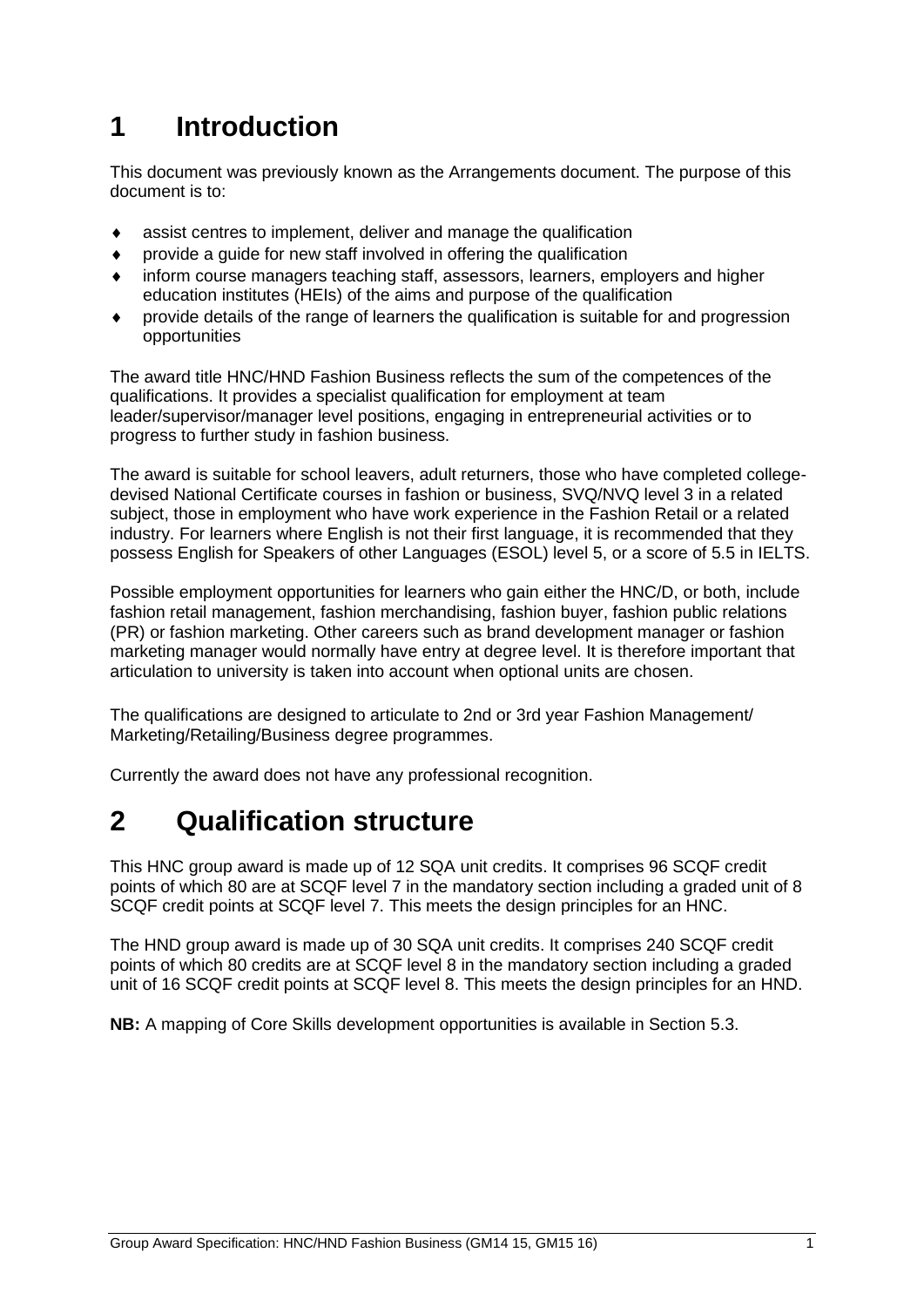### <span id="page-3-0"></span>**2.1 Structure**

To achieve the qualification, the learner must achieve the mandatory and optional units as indicated.

#### **HNC Fashion Business**

**To achieve the HNC in Fashion Business, learners must achieve all mandatory units below (80 SCQF credits/10 SQA credits) and 2 SQA credits/16 SCQF credits from the optional section.**

#### **Mandatory units**

| 4 code            | 2 code | <b>Unit title</b>                                | <b>SQA</b><br>credit | <b>SCQF</b><br>credit<br>points | <b>SCQF</b><br>level |
|-------------------|--------|--------------------------------------------------|----------------------|---------------------------------|----------------------|
| HJ3M              | 34     | <b>Fashion Merchandising</b>                     | 2                    | 16                              |                      |
| J1BV              | $34*$  | Business Management: An Introduction             | 1                    | 8                               | 7                    |
| HC <sub>2</sub> P | 34     | <b>Public Relations: Principles and Practice</b> | 1                    | 8                               | 7                    |
| <b>H31D</b>       | 34     | <b>Fashion: Textile Technology</b>               | 1                    | 8                               | 7                    |
| HJ3L              | 34     | <b>Principles of Retail Buying</b>               | 2                    | 16                              | 7                    |
| <b>F18C</b>       | 34     | Fashion Forecasting: Research and<br>Development | 1                    | 8                               | 7                    |
| HH4L              | 34     | <b>Fashion Range Planning</b>                    | 1                    | 8                               | 7                    |
| <b>HJ14</b>       | 34     | <b>Fashion Business: Graded Unit 1</b>           | 1                    | 8                               | 7                    |
|                   |        |                                                  | 10                   | 80                              |                      |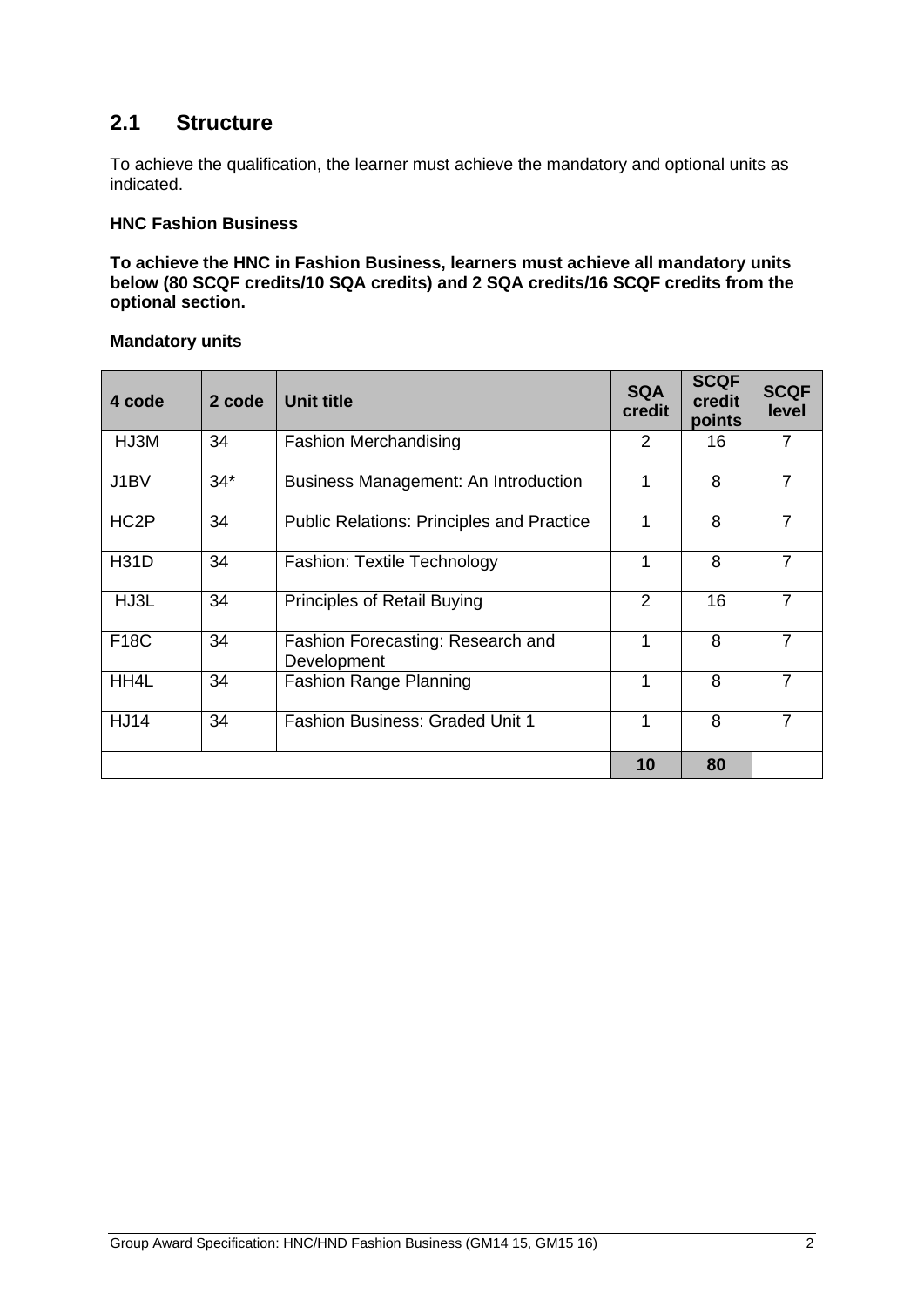#### **HND Fashion Business**

**To achieve the HND in Fashion Business, learners must achieve all mandatory units below (192 SCQF credits/24 SQA credits) and 6 SQA credits/48 SCQF credits from the optional section.**

#### **Mandatory units**

| 4 code            | 2 code | <b>Unit title</b>                                                              | <b>SQA</b><br>credit | <b>SCQF</b><br>credit<br>points | <b>SCQF</b><br>level |
|-------------------|--------|--------------------------------------------------------------------------------|----------------------|---------------------------------|----------------------|
| HJ3M              | 34     | <b>Fashion Merchandising</b>                                                   | 2                    | 16                              | 7                    |
| J1BV              | $34*$  | Business Management: An Introduction                                           | 1                    | 8                               | $\overline{7}$       |
| HC <sub>2</sub> P | 34     | <b>Public Relations: Principles and Practice</b>                               | $\mathbf{1}$         | 8                               | $\overline{7}$       |
| <b>H31D</b>       | 34     | <b>Fashion: Textile Technology</b>                                             | $\mathbf{1}$         | 8                               | $\overline{7}$       |
| HJ3L              | 34     | Principles of Retail Buying                                                    | 2                    | 16                              | $\overline{7}$       |
| <b>F18C</b>       | 34     | Fashion Forecasting: Research and<br>Development                               | $\mathbf{1}$         | 8                               | $\overline{7}$       |
| HH4L              | 34     | <b>Fashion Range Planning</b>                                                  | $\mathbf{1}$         | 8                               | $\overline{7}$       |
| <b>HJ14</b>       | 34     | <b>Fashion Business: Graded Unit 1</b>                                         |                      | 8                               | $\overline{7}$       |
| <b>F18E</b>       | 34     | Production Processes in the Clothing<br>Industry: An Introduction              | $\overline{2}$       | 16                              | $\overline{7}$       |
| J583*             | 34     | Apparel Industry: UK and Global<br><b>Manufacturing and Sourcing Decisions</b> | 1                    | 8                               | $\overline{7}$       |
| <b>H7V4</b>       | 34     | Preparing to Start a Business                                                  | 1                    | 8                               | $\overline{7}$       |
| HJ3T              | 35     | <b>Store Design</b>                                                            | $\overline{2}$       | 16                              | 8                    |
| HJ3N              | 35     | Retail Corporate Image                                                         | 1                    | 8                               | 8                    |
| <b>H91M</b>       | 35     | Managing an Event                                                              | $\overline{2}$       | 16                              | 8                    |
| HC4A              | 35     | Marketing: Brand Management                                                    | 1                    | 8                               | 8                    |
| HH4M              | 35     | <b>Fashion Public Relations and Journalism</b>                                 | $\overline{2}$       | 16                              | 8                    |
| <b>HJ15</b>       | 35     | <b>Fashion Business: Graded Unit 2</b>                                         | $\overline{2}$       | 16                              | 8                    |
|                   |        |                                                                                | 24                   | 192                             |                      |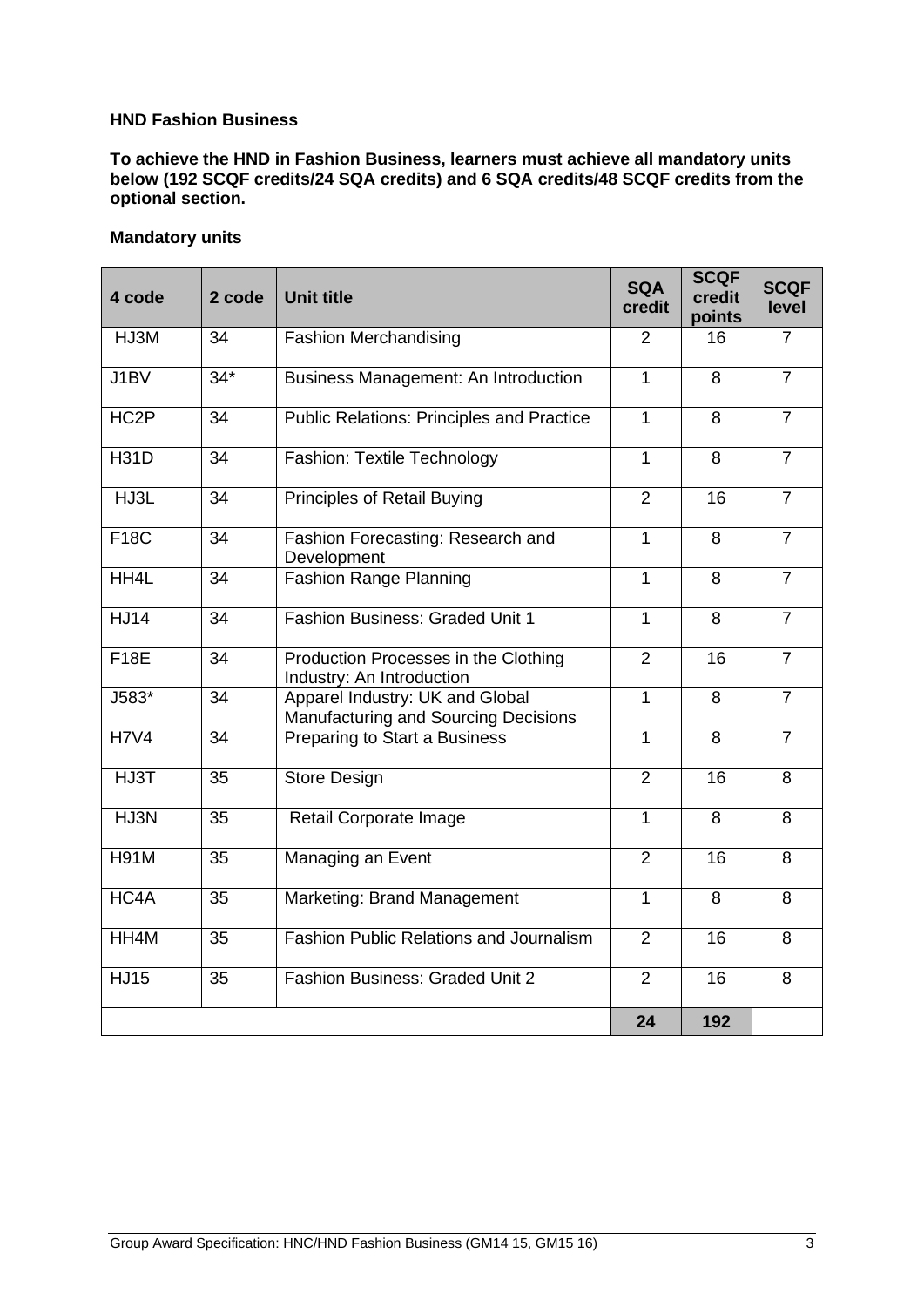#### **Optional units in HNC/HND Fashion Business award**

| 4<br>code         | $\overline{2}$<br>code | <b>Unit title</b>                                                            | <b>SQA</b><br>credit    | <b>SCQF</b><br>credit<br>points | <b>SCQF</b><br>level |
|-------------------|------------------------|------------------------------------------------------------------------------|-------------------------|---------------------------------|----------------------|
| HP8E              | 34                     | Copywriting*                                                                 | 1                       | 8                               | 7                    |
| <b>DV74</b>       | 35                     | Advertising: Developing a Campaign                                           | 1                       | 8                               | 8                    |
| HC <sub>2</sub> M | 34                     | <b>Advertising: Media Sales</b>                                              | $\mathbf 1$             | 8                               | $\overline{7}$       |
| <b>HK55</b>       | 34                     | Advertising: The Advertising Industry                                        | 1                       | 8                               | $\overline{7}$       |
| A6HE              | 35                     | <b>Assessing Small Business Ventures</b>                                     | $\overline{2}$          | 16                              | 8                    |
| <b>F7J7</b>       | 35                     | <b>Business Culture and Strategy</b>                                         | $\overline{\mathbf{c}}$ | 16                              | $\,8\,$              |
| F18D              | 34                     | Clothing: Production, Trimming and<br><b>Finishing Techniques</b>            | $\overline{2}$          | 16                              | $\overline{7}$       |
| D7LW              | 34                     | Communication: Using Information<br><b>Technology and Desktop Publishing</b> | 1                       | 8                               | $\overline{7}$       |
| H7TK              | 34                     | <b>Communication: Business Communication</b>                                 | 1                       | 8                               | $\overline{7}$       |
| HJ3R              | 35                     | Contemporary Issues in Retailing                                             | $\overline{2}$          | 16                              | 8                    |
| J5MA              | $34*$                  | Consumer Behaviour and the Marketing<br>Process                              | $\overline{1}$          | 8                               | $\overline{7}$       |
| H <sub>1F0</sub>  | 34                     | Creating a Culture of Customer Care                                          | 1                       | 8                               | $\overline{7}$       |
| DF4E              | 34                     | Developing Skills for Personal<br>Effectiveness                              | $\overline{1}$          | 8                               | $\overline{7}$       |
| DF4F              | 35                     | Developing Skills for Personal<br>Effectiveness                              | $\mathbf{1}$            | 8                               | 8                    |
| F870              | 34                     | Developing the Individual within a Team                                      | 1                       | 8                               | $\overline{7}$       |
| F86Y              | 35                     | Developing the Individual within a Team                                      | 1                       | 8                               | 8                    |
| <b>F86P</b>       | 34                     | Digital Culture: Online Communication                                        | $\mathbf 1$             | 8                               | $\overline{7}$       |
| <b>FD69</b>       | 34                     | Digital Imaging                                                              | 1                       | 8                               | $\overline{7}$       |
| DV6F              | 34                     | e-commerce: Introduction                                                     | 1                       | 8                               | $\overline{7}$       |
| J462              | $34*$                  | Economic Issues: An Introduction                                             | 1                       | 8                               | $\overline{7}$       |
| <b>J56G</b>       | $35*$                  | Economics: Micro and Macro Theory and<br>Application                         | $\mathbf 1$             | 8                               | 8                    |
| D7HJ              | 34                     | <b>Employment Experience 1</b>                                               | 1                       | 8                               | $\overline{7}$       |
| D77H              | 34                     | <b>Employment Experience 2</b>                                               | 1                       | 8                               | $\overline{7}$       |
| D7MD              | 35                     | European Media: Analysis and Investigation                                   | 1                       | 8                               | 8                    |
| <b>DX04</b>       | 34                     | <b>Exhibition Design: Creative Concept</b>                                   | 1                       | 8                               | $\overline{7}$       |
| <b>F26W</b>       | $\overline{34}$        | Fashion Illustration: An Introduction                                        | 1                       | $\overline{8}$                  | $\overline{7}$       |
| <b>F18V</b>       | 34                     | <b>Fashion: Textiles</b>                                                     | 1                       | 8                               | $\overline{7}$       |
| F93K              | 34                     | <b>Financial Accounting Statements: An</b><br>Introduction                   | 1                       | 8                               | $\overline{7}$       |
| <b>F18X</b>       | 33                     | <b>Garment Construction Techniques: An</b><br>Introduction                   | $\overline{2}$          | 16                              | 6                    |
| F188              | 34                     | <b>Garment Pattern Construction: Blocks,</b><br>Manipulations and Production | $\overline{2}$          | 16                              | $\overline{7}$       |
| <b>HW04</b>       | 35                     | <b>Marketing Communications: Investigation</b>                               | $\overline{2}$          | 16                              | 8                    |
| D75X              | 34                     | Information Technology: Applications<br>Software 1                           | 1                       | 8                               | $\overline{7}$       |
| D7CY              | 35                     | Information Technology: Applications<br>Software 2                           | $\mathbf{1}$            | 8                               | 8                    |
| DV8J              | 35                     | <b>Integrated Marketing Communications</b>                                   | $\overline{2}$          | 16                              | 8                    |
|                   |                        |                                                                              |                         |                                 |                      |

\*Refer to History of Changes for revision changes.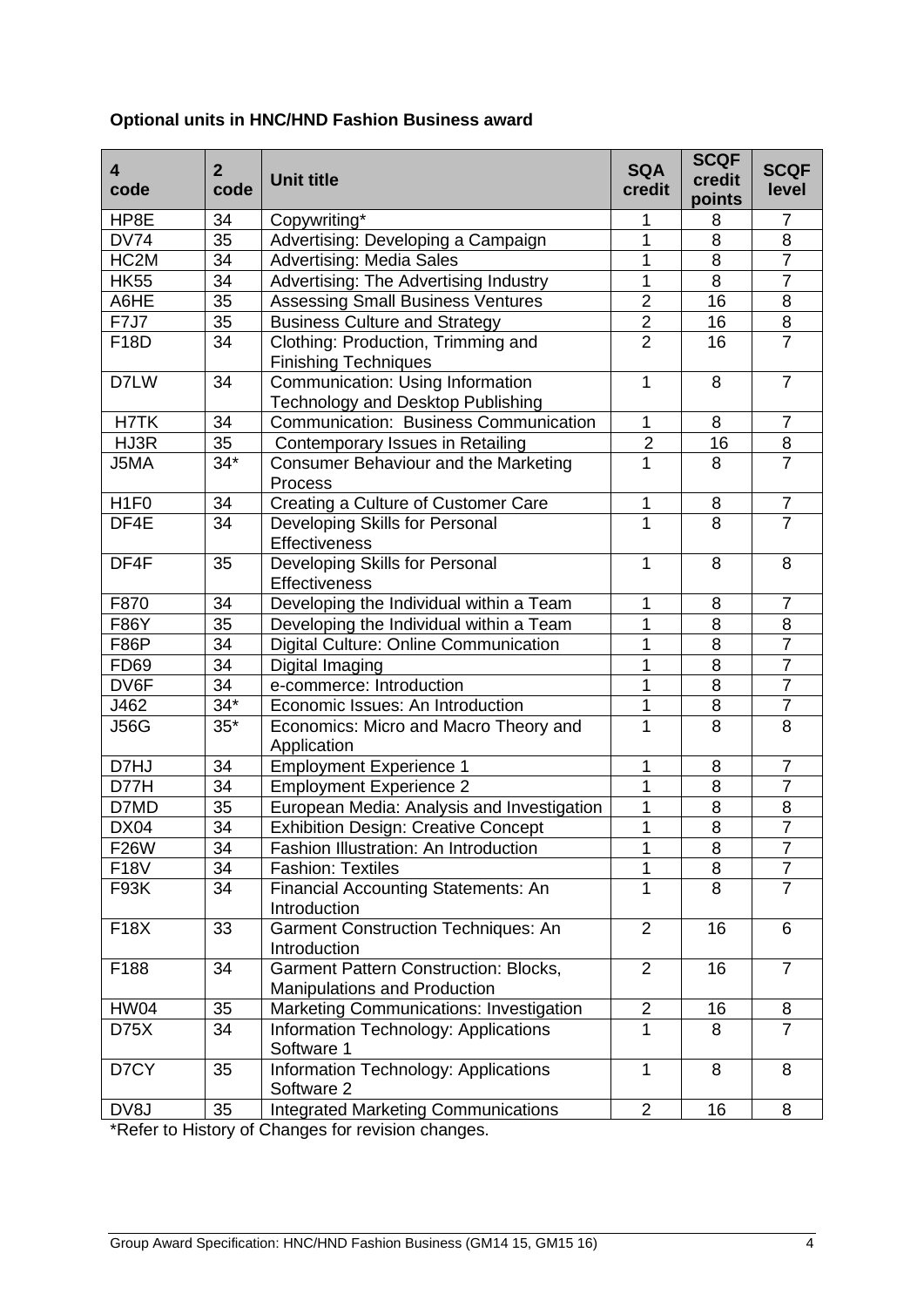| $\overline{\mathbf{4}}$<br>code | $\overline{2}$<br>code | <b>Unit title</b>                                                    | <b>SQA</b><br>credit | <b>SCQF</b><br>credit<br>points | <b>SCQF</b><br>level |
|---------------------------------|------------------------|----------------------------------------------------------------------|----------------------|---------------------------------|----------------------|
| F7R3                            | 35                     | International Marketing: The Mix                                     | 1                    | 8                               | 8                    |
| HJ3P                            | $\overline{35}$        | <b>International Retailing</b>                                       | 1                    | 8                               | $\overline{8}$       |
| <b>DH39</b>                     | $\overline{3}4$        | Internet: Introducing e-Commerce                                     | 1                    | 8                               | $\overline{7}$       |
| J2JX                            | $35*$                  | Applying Interpersonal Communication<br>Theory                       | $\mathbf 1$          | 8                               | $\overline{8}$       |
| HW06*                           | 35                     | <b>Marketing Research Applications</b>                               | 1                    | 8                               | 8                    |
| H <sub>1F2</sub>                | 34                     | Management: Leadership at Work                                       | 1                    | 8                               | $\overline{7}$       |
| <b>H91M</b>                     | 35                     | Managing an Event                                                    | $\overline{2}$       | 16                              | 8                    |
| J1NH*                           | $\overline{34}$        | Managing and Working with People                                     | $\overline{2}$       | 16                              | $\overline{7}$       |
| DV8L                            | 34                     | Managing Distribution: An Introduction                               | 1                    | 8                               | $\overline{7}$       |
| FK8K                            | 35                     | <b>Managing Marketing Resources</b>                                  | 1                    | 8                               | $\overline{8}$       |
| F7BX                            | 34                     | Marketing: An Introduction                                           | 1                    | 8                               | $\overline{7}$       |
| <b>FK92</b>                     | 35                     | <b>Marketing Communications: Using Digital</b><br>Media              | 1                    | 8                               | 8                    |
| DV8P                            | 35                     | <b>Marketing Relationships</b>                                       | 1                    | 8                               | 8                    |
| HH9T                            | 34                     | <b>Marketing Research Theory</b>                                     | $\mathbf 1$          | 8                               | $\overline{7}$       |
| HC4A                            | 35                     | Marketing: Brand Management                                          | 1                    | 8                               | 8                    |
| DV8R                            | 34                     | Organisational Buyer Behaviour                                       | 1                    | 8                               | $\overline{7}$       |
| F1MF                            | $\overline{34}$        | Organisations and Management                                         | 1                    | $\overline{8}$                  | $\overline{7}$       |
| DE3R                            | 34                     | <b>Personal Development Planning</b>                                 | 1                    | 8                               | $\overline{7}$       |
| F3HT                            | 34                     | <b>Personal Enterprise Skills</b>                                    | 1                    | 8                               | $\overline{7}$       |
| <b>H7V5</b>                     | $\overline{34}$        | Preparing a Formal Business Plan                                     | $\overline{2}$       | 16                              | $\overline{7}$       |
| J577                            | $35*$                  | <b>Preparing Financial Forecasts</b>                                 | 1                    | 8                               | 8                    |
| <b>F18E</b>                     | 34                     | Production Processes in the Clothing<br>Industry: An Introduction    | $\overline{2}$       | 16                              | $\overline{7}$       |
| F186                            | 34                     | <b>Professional Design Practice</b>                                  | $\mathbf 1$          | 8                               | $\overline{7}$       |
| DG6K                            | 34                     | <b>Promotional Mix</b>                                               | 1                    | 8                               | $\overline{7}$       |
| <b>HC49</b>                     | 35                     | Public Relations: 2: Strategic Analysis,<br>Planning and Application | $\overline{2}$       | 16                              | $\overline{8}$       |
| $J1NC^*$                        | 34                     | <b>Research Skills</b>                                               | 1                    | 8                               | $\overline{7}$       |
| HJ3F                            | $\overline{34}$        | <b>Retail Environment</b>                                            | $\overline{1}$       | $\overline{8}$                  | $\overline{7}$       |
| HJ3H                            | 34                     | <b>Retail Law</b>                                                    | 1                    | 8                               | <sup>'</sup>         |
| HJ3K                            | 34                     | <b>Retail Security</b>                                               | 1                    | 8                               | $\overline{7}$       |
| HJ3N                            | 35                     | Retail Corporate Image                                               | 1                    | 8                               | 8                    |
| FK8G                            | 35                     | Sales Planning                                                       | 1                    | $\bf 8$                         | $\overline{8}$       |
| DV8F                            | 34                     | <b>Services Marketing</b>                                            | 1                    | $\,8\,$                         | $\overline{7}$       |
| J45X                            | $34*$                  | <b>Statistics for Business</b>                                       | 1                    | 8                               | $\overline{7}$       |
| HJ3T                            | 35                     | Store Design and Layout                                              | $\overline{2}$       | 16                              | 8                    |
| F93H                            | 34                     | <b>Using Financial Accounting Statements</b>                         | 1                    | 8                               | $\overline{7}$       |
| D85F                            | 34                     | <b>Using Software Application Packages</b>                           | 1                    | 8                               | $\overline{7}$       |
| HJ3J                            | 34                     | <b>Visual Merchandising Techniques</b>                               | 1                    | 8                               | $\overline{7}$       |
| H383                            | 34                     | Web Design: An Introduction                                          | 1                    | 8                               | $\overline{7}$       |
| <b>DH21</b>                     | 34                     | Working within a Project Team                                        | 1                    | 8                               | $\overline{7}$       |

#### **Optional units in HNC/HND Fashion Business award (cont)**

\*Refer to History of Changes for revision changes.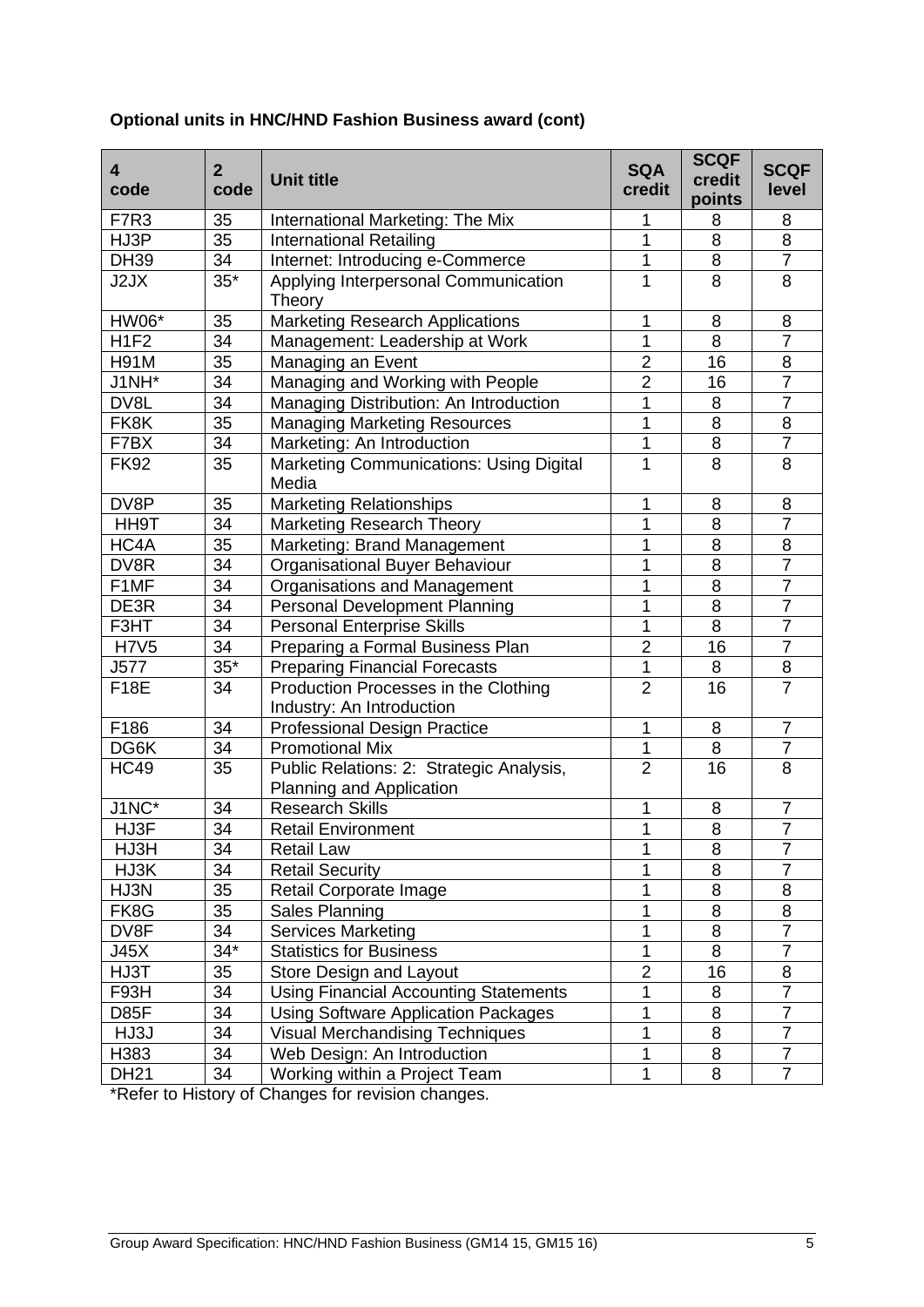The graded units for these awards are both projects:

*Graded Unit 1 — An Investigation* (8 SCQF level points at SCQF level 7) *Graded Unit 2 — A Business Presentation (*16 SCQF level points at SCQF level 8)

The choice of projects in the form of an investigation and a business presentation fit well with these awards which have both practical and knowledge-based units. Both the Qualifications Design Team and those consulted felt it was appropriate to have project-based activities which reflected the competencies required in the industry.

In addition to the recognised Core Skills, the awards, and in particular the graded units, will develop the learner's ability to manage their time and organise their activities. Learners who achieve the mandatory units will have the opportunity to develop their Core Skills to the following levels.

#### **Exit levels for Core Skills**

#### **HNC Fashion Business**

| Communication                                  | SCQF level 6 (signposted) |
|------------------------------------------------|---------------------------|
| Numeracy                                       | SCQF level 5 (signposted) |
| Information and Communication Technology (ICT) | SCQF level 5 (signposted) |
| <b>Problem Solving</b>                         | SCQF level 6 (embedded)   |
| Working with Others                            | SCQF level 6 (signposted) |

#### **HND Fashion Business**

| Communication                                  | SCQF level 6 (signposted) |
|------------------------------------------------|---------------------------|
| Numeracy                                       | SCQF level 6 (signposted) |
| Information and Communication Technology (ICT) | SCQF level 6 (signposted) |
| Problem Solving                                | SCQF level 6 (embedded)   |
| Working with Others                            | SCQF level 6 (embedded)   |

# <span id="page-7-0"></span>**3 Aims of the qualification**

The aims of both awards are shown below. The main aims of the HNC and HND Fashion Business Awards are to enable learners to acquire the skills and knowledge needed to progress to a higher level of study in the fashion business subject area, or to take an exit route into related employment within a Fashion Business environment. The qualification provides a breadth of study including; fashion marketing, fashion retailing, fashion branding, fashion public relations (PR), fashion promotion and fashion communication. This will offer quality provision and breadth of opportunity for students.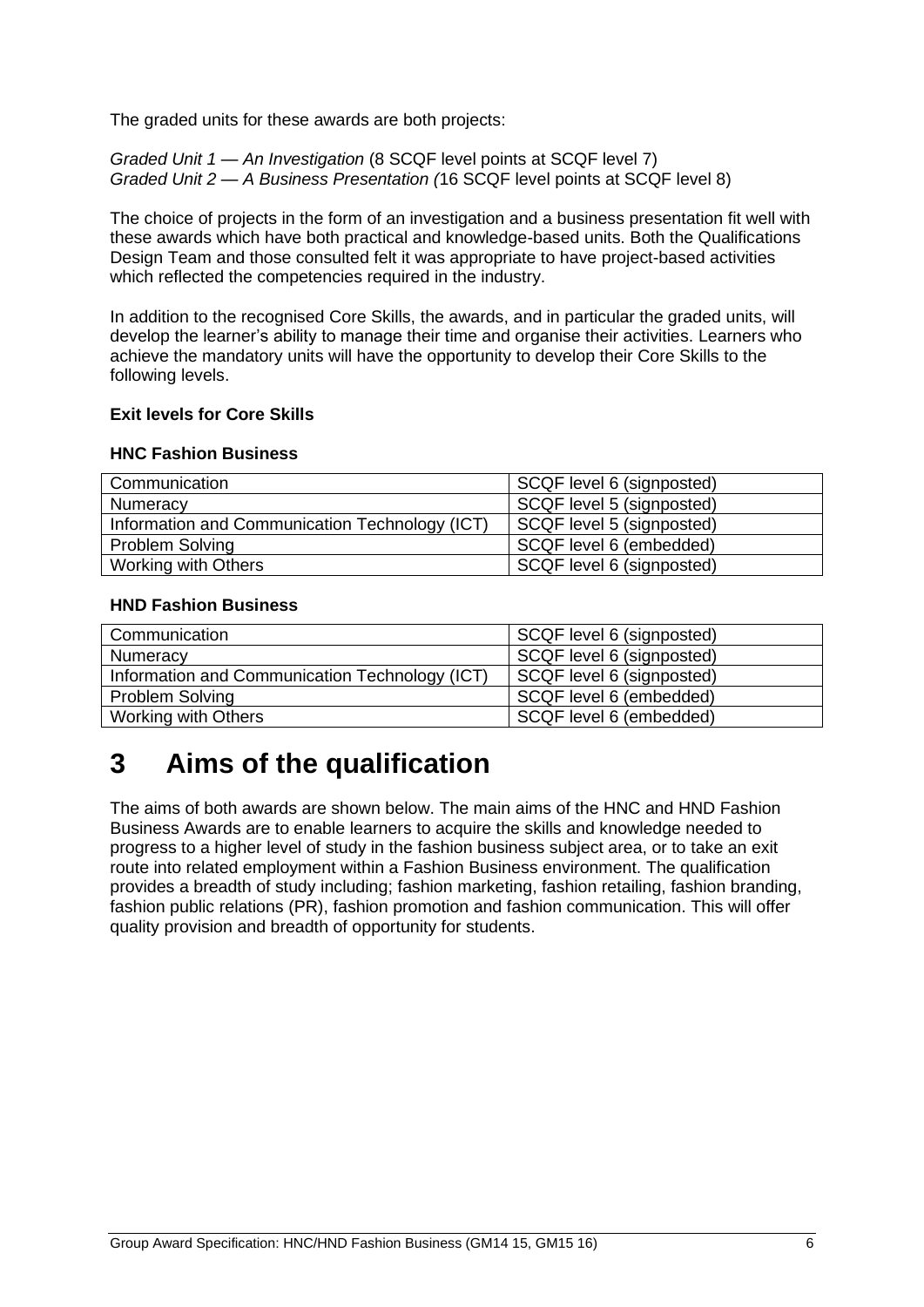## <span id="page-8-0"></span>**3.1 General aims of the qualification**

The general aims for the HNC Award are to:

- 1 develop transferable skills including the Core Skills of *Communication, Numeracy, ICT, Problem Solving* and *Working with Others*.
- 2 develop study and research skills appropriate to fashion business.
- 3 develop knowledge and skills such as planning, analysing and synthesising.
- 4 create an awareness of the skills required for employment in a fashion business environment.
- 5 develop employment skills and enhance employment prospects.
- 6 enable progression within the SCQF framework.
- 7 provide academic stimulus and challenge, and foster an enjoyment of the subject.

The general aims for the HND Award (in addition to the general aims of the HNC) are to:

- 1 develop learners' knowledge and skills required for employment in a fashion business environment.
- 2 prepare learners in specialist skills for progression to further studies and employment.
- 3 develop transferable skills including Core Skills to the levels demanded by employers and for progression to University Degree courses.

### <span id="page-8-1"></span>**3.2 Specific aims of the qualification**

The specific aims of the HNC Award are to:

- 1 develop the application of knowledge and skills in buying, merchandising and promotion.
- 2 develop an understanding of business management and retail buying principles.
- 3 provide and apply knowledge of textile properties for garment selection.
- 4 develop an understanding of fashion forecasting.
- 5 develop knowledge of public relations.
- 6 provide the opportunity to acquire communication, study and research skills and a variety of fashion business skills by accessing specialist units from the framework.
- 7 equip learners with a range of skills and competencies which will enable them to embark on a career in the fashion business.

The specific aims of the HND Award (in addition to the specific aims of the HNC) are to:

- 1 develop key knowledge and skills of fashion business in more diverse settings, different market levels and global business.
- 2 enhance business skills and competencies appropriate to the fashion industry and develop a depth of understanding from a managerial perspective.
- 3 develop entrepreneurial approaches to engaging customers and maximising retail profits.
- 4 provide knowledge of textiles, garment production and processes to enhance business communication with suppliers.
- 5 enhance professional communication and presentation skills in a fashion business related setting.
- 6 develop analytical research and presentation skills for forecasting.
- 7 carry out complex project work involving research, analysis, planning and budgeting in a fashion business context.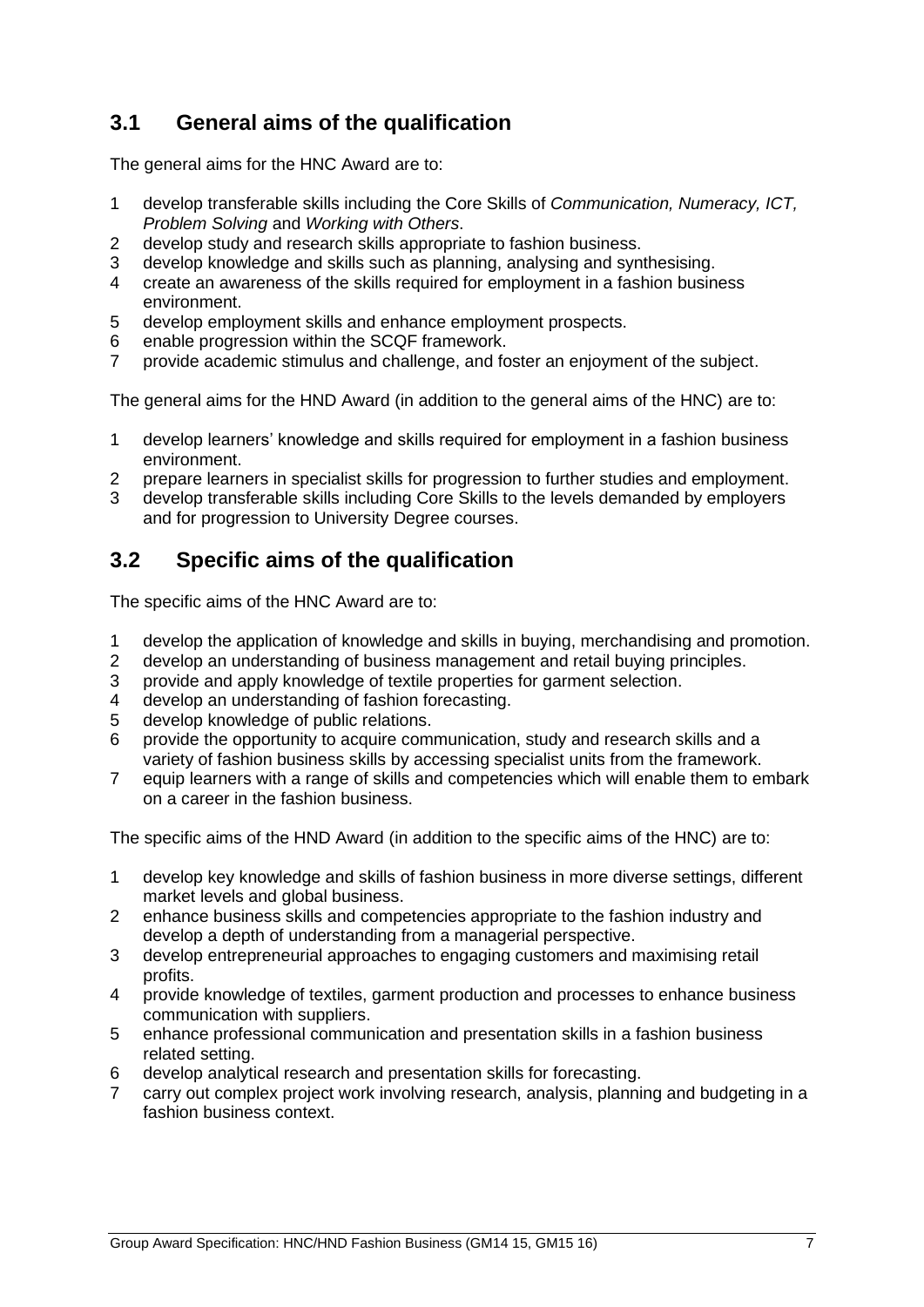- 8 provide the opportunity to acquire and enhance a range of specialised skills and knowledge in a chosen area related to career aspirations through choices made from the framework.
- 9 equip learners with a range of transferable business, management, communication and interpersonal skills by accessing appropriate units from the framework.
- 10 provide advanced level of entry to further academic or professional qualification or employment within an organisation.

### <span id="page-9-0"></span>**3.3 Graded Units**

The graded units for the HNC and HND Fashion Business awards are projects and reflect the general and specific aims of the HNC and HND awards. The assessment brief reflects Fashion Business employment tasks and opportunities within the industry.

The HNC Graded Unit will be assessed by the use of a project-based investigation report. The learner will produce an investigative report and visual evidence that demonstrates she/he has met the aims of this graded unit. It will give the learner an opportunity to explore a themed seasonal trend forecast and devise a potential buying, merchandising and PR strategy for a retail client. In the HND Graded Unit the learner will produce a more complex business presentation to promote an enterprising initiative/venture for retailing a fashion range.

# <span id="page-9-1"></span>**4 Recommended entry to the qualification**

Entry to this qualification is at the discretion of the centre. The following information on prior knowledge, skills, experience or qualifications that provide suitable preparation for this qualification has been provided by the Qualification Design Team as guidance only.

It is anticipated that the awards will be delivered through a full-time or part-time course of study. Some learners may come from school while others may be returnees or adults who wish a change of career.

Learners would benefit from having attained the skills, knowledge and understanding required by one or more of the following or equivalent qualifications and/or experience:

- a minimum of one SQA Higher (SCQF level 6) pass at grade C
- ◆ an existing HNC award
- appropriate National Certificates at SCQF level 5 or 6
- appropriate groupings of National Units
- an SVQ/NVQ at level 3 in a related subject
- different combinations of relevant National Qualifications, Vocational Qualifications and equivalent qualifications from other awarding bodies may also be acceptable
- relevant work experience in the Fashion Retail or a related industry
- equivalent overseas qualifications which are relevant to the award
- For learners where English is not their first language, it is recommended that they possess English for Speakers of other Languages (ESOL) level 5, or a score of 5.5 in **IELTS**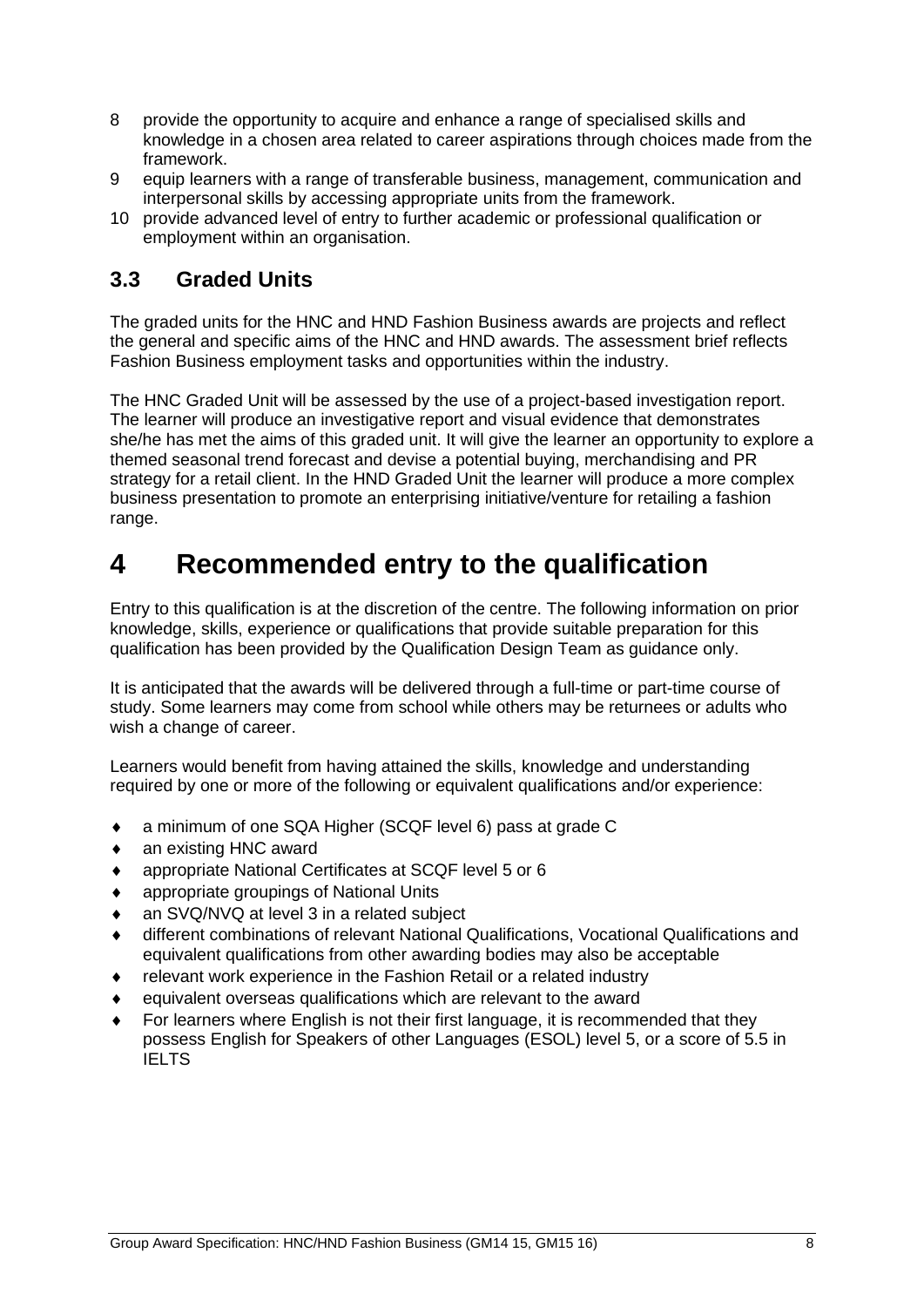## <span id="page-10-0"></span>**4.1 Core Skills entry profile**

The Core Skill entry profile provides a summary of the associated assessment activities that exemplify why a particular level has been recommended for this qualification. The information should be used to identify if additional learning support needs to be put in place for learners whose Core Skills profile is below the recommended entry level or whether learners should be encouraged to do an alternative level or learning programme.

| <b>Core Skill</b>                                 | <b>Recommended</b><br><b>SCQF entry</b><br>profile | <b>Associated assessment activities</b>                            |
|---------------------------------------------------|----------------------------------------------------|--------------------------------------------------------------------|
| Communication                                     | 5                                                  | Report writing, researching,<br>evaluating, presenting information |
| Numeracy                                          | 5                                                  | Developing graphs, budgeting,<br>preparing a business plan         |
| Information and Communication<br>Technology (ICT) | 5                                                  | Use of Microsoft and digital<br>applications                       |
| Problem Solving                                   | 5                                                  | Investigating, developing and<br>analysing                         |
| <b>Working with Others</b>                        | 5                                                  | Planning, organising and evaluating<br>an event                    |

## <span id="page-10-1"></span>**5 Additional benefits of the qualification in meeting employer needs**

This qualification was designed to meet a specific purpose and what follows are details on how that purpose has been met through mapping of the units to the aims of the qualification. Through meeting the aims, additional value has been achieved by linking the unit standards with those defined in National Occupational Standards (NOS) and/or trade/professional body requirements. In addition, significant opportunities exist for learners to develop the more generic skill, known as Core Skills through doing this qualification.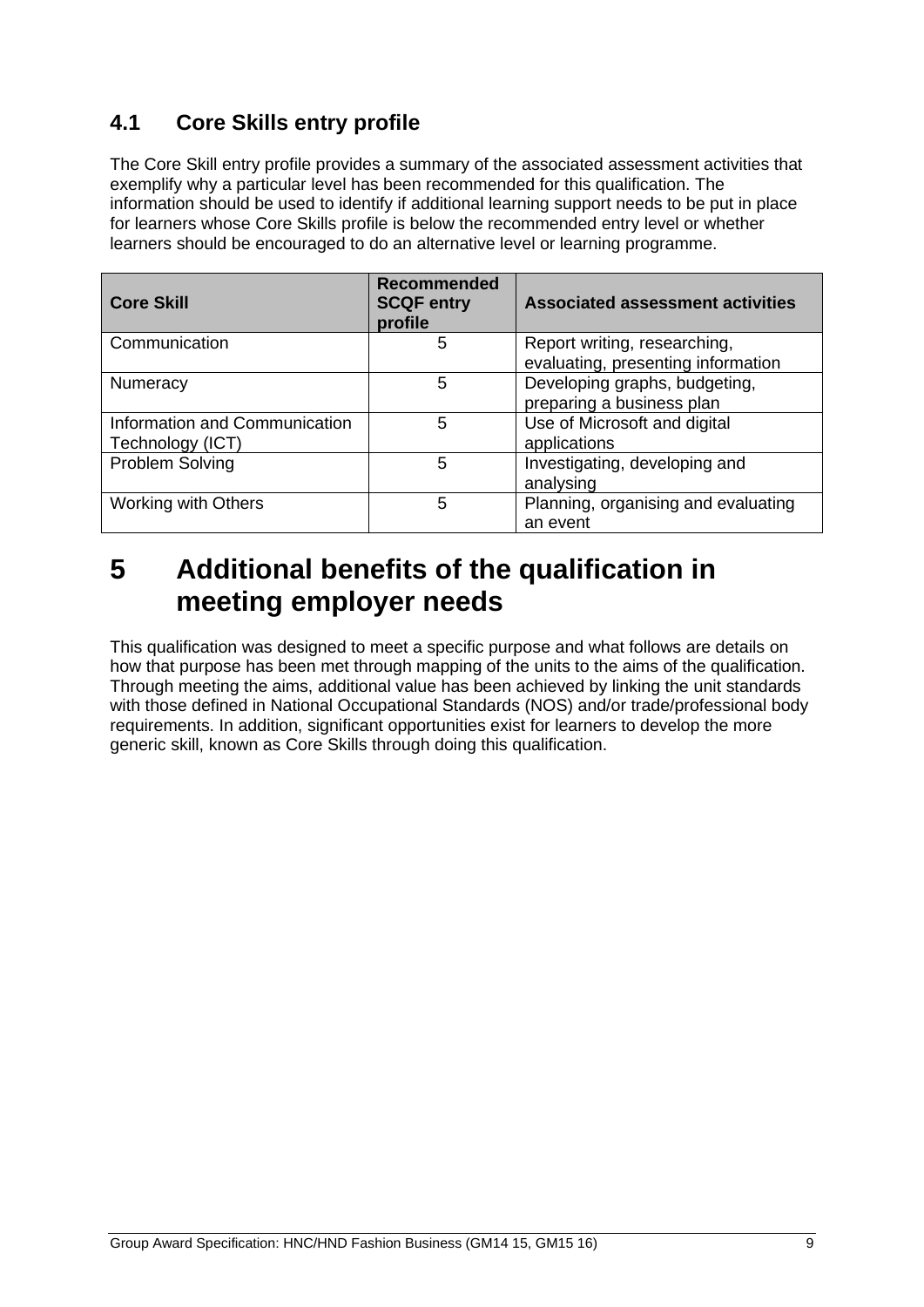| Code           | Unit title                                       | <b>Aims</b> |   |                   |   |   |   |   |  |
|----------------|--------------------------------------------------|-------------|---|-------------------|---|---|---|---|--|
|                |                                                  |             |   |                   |   |   | 6 |   |  |
| <b>HJ3M 34</b> | <b>Fashion Merchandising</b>                     |             |   |                   | Λ |   |   |   |  |
| F1RJ 34        | <b>Business Management: An Introduction</b>      |             | х |                   |   |   | x |   |  |
| <b>HC2P 34</b> | <b>Public Relations: Principles and Practice</b> |             |   |                   |   | X | X | X |  |
| H31D 34        | <b>Fashion: Textile Technology</b>               | ^           |   | $\checkmark$<br>⋏ |   |   |   |   |  |
| <b>HJ3L 34</b> | <b>Principles of Retail Buying</b>               | x           |   |                   |   |   |   |   |  |
| F18C 34        | Fashion Forecasting: Research and                | ᄉ           |   |                   | x |   | X |   |  |
|                | Development                                      |             |   |                   |   |   |   |   |  |
| <b>HH4L 34</b> | <b>Fashion Range Planning</b>                    | ^           |   | ^                 |   |   | x |   |  |
| HJ14 34        | <b>Fashion Business: Graded Unit 1</b>           | ᄉ           | x | $\checkmark$      | x |   | x |   |  |

## **5.1(b) Mapping of qualification specific aims to HND Units**

<span id="page-11-1"></span><span id="page-11-0"></span>

| Code           | Unit title                              | <b>Aims</b> |   |   |  |              |                   |   |   |                           |    |
|----------------|-----------------------------------------|-------------|---|---|--|--------------|-------------------|---|---|---------------------------|----|
|                |                                         |             |   |   |  |              | b                 |   | 8 | 9                         | 10 |
| F18E 34        | Production Processes in the Clothing    | x           | x |   |  | x            |                   | x | x |                           | X  |
|                | Industry: An Introduction               |             |   |   |  |              |                   |   |   |                           |    |
| J583 34        | Apparel Industry: UK and Global         | x           | x | X |  | x            | x                 | X | x |                           | X  |
|                | Manufacturing and Sourcing Decisions    |             |   |   |  |              |                   |   |   |                           |    |
| H7V4 34        | Preparing to Start a Business           | X           |   | X |  | X            |                   | X | x | X                         | X  |
| <b>HJ3T 35</b> | <b>Store Design</b>                     |             | X | X |  |              |                   | X |   | X                         | X  |
| <b>HJ3N 35</b> | Retail Corporate Image                  | x           | X | X |  | X            |                   | X | x | X                         | X  |
| H91M 35        | Managing an Event                       | X           | X | X |  | X            |                   |   | X |                           |    |
| <b>HC4A 35</b> | Marketing: Brand Management             | X           | X | X |  | x            | $\checkmark$<br>⋏ | X |   | X                         | X  |
| <b>HH4M 35</b> | Fashion Public Relations and Journalism | X           |   |   |  | X            |                   |   | x | X                         |    |
| HJ15 35        | <b>Fashion Business: Graded Unit 2</b>  | x           | X | x |  | $\checkmark$ |                   | X | x | $\checkmark$<br>$\lambda$ | X  |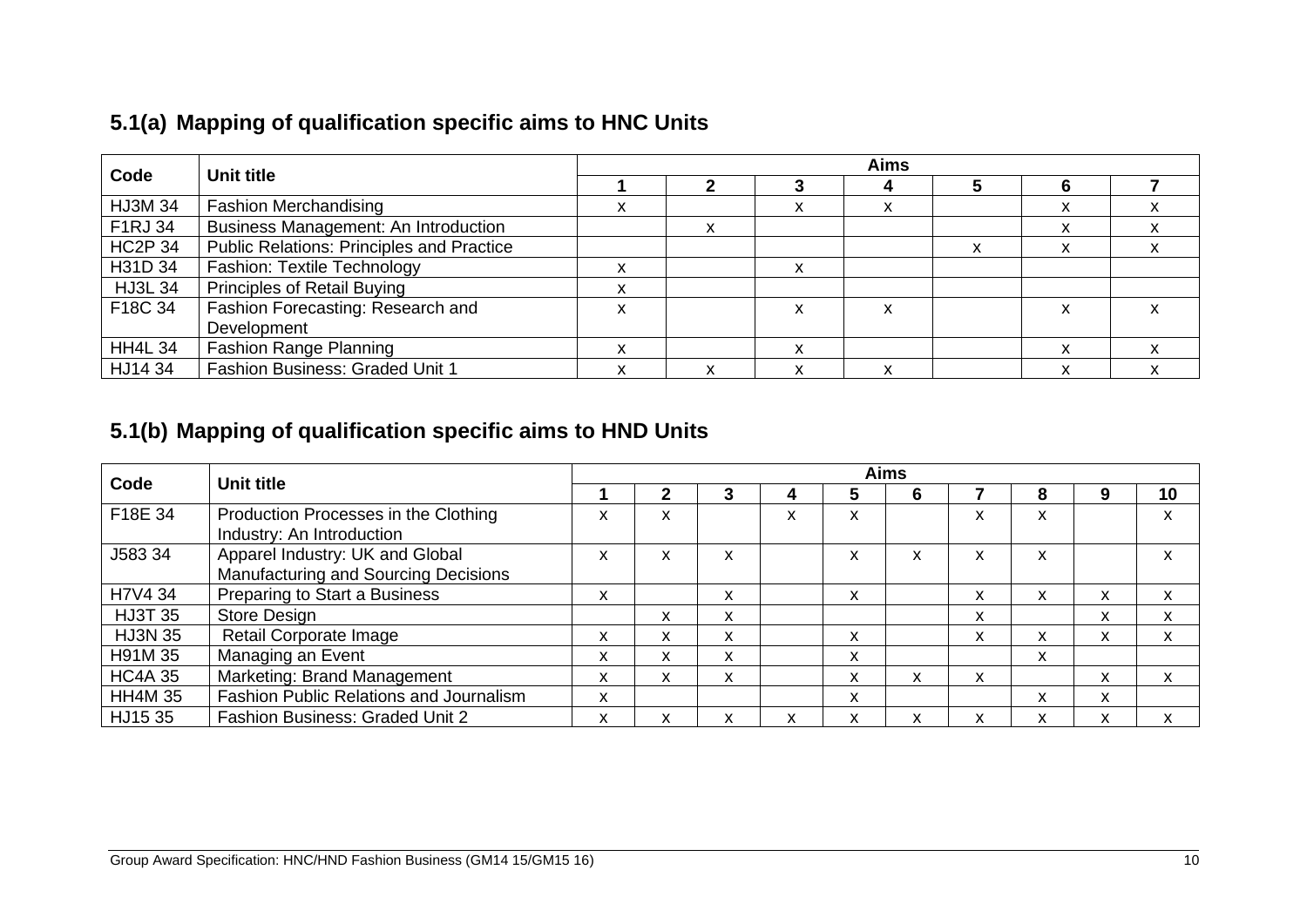## **5.2 Mapping of National Occupational Standards (NOS) and/or trade body standards**

*Whilst there are no National Occupational Standards (NOS) which encapsulate the knowledge, skills and competences within the HNC and HND Fashion Business Awards, some of the SVQ Retail NOS are relevant:*

<span id="page-12-0"></span>

| Code           | <b>Unit title</b><br><b>National Occupational Standard</b> |                                                                                    |                                                                               |                                                                     |                                                                                                         |                                                 |                                                      |  |
|----------------|------------------------------------------------------------|------------------------------------------------------------------------------------|-------------------------------------------------------------------------------|---------------------------------------------------------------------|---------------------------------------------------------------------------------------------------------|-------------------------------------------------|------------------------------------------------------|--|
| <b>HJ3M 34</b> | <b>Fashion Merchandising</b>                               | Elements of<br>$SKSD21 -$<br>Develop Final<br>Design<br>Proposals.                 | Elements of<br>$SKSD20 -$<br>Assess<br>Design<br>Options                      | SKSAMTC4<br>Maximise<br>product sales<br>in a retail<br>environment |                                                                                                         |                                                 |                                                      |  |
| F1RJ 34        | <b>Business Management: An Introduction</b>                | SKSD <sub>12</sub><br>Develop.<br>produce and<br>present design<br>responses       | IMIARBG13<br><b>Business</b><br>Management                                    | CFAPE1<br>Prepare<br>yourself for<br>enterprise                     | CFAUE4<br>Making<br>successful<br>deals                                                                 | CFAPE3<br>Promote<br>yourself and<br>your ideas |                                                      |  |
| <b>HC2P 34</b> | Public Relations: Principles and<br>Practice               | SFHGEN48<br>Promote your<br>organisation<br>and its<br>services to<br>stakeholders | Elements of<br>CFAMAR17-<br>Identify market<br>segments                       | CFAPRE004<br>Develop public<br>relations plans                      |                                                                                                         |                                                 |                                                      |  |
| H31D 34        | <b>Fashion: Textile Technology</b>                         | SKSMMF1<br>Prepare for<br>start up in<br>processing of<br>man-made<br>fibres       | SKSMMF2<br>Start up and<br>monitor the<br>processing of<br>man-made<br>fibres | SKSMMF3<br>Finishing the<br>processing of<br>man-made<br>fibres     | SKSMMF12<br>Analyse and<br>interpret the<br>results of tests<br>on process,<br>products or<br>equipment | AMT34<br>Apply fabric<br>knowledge              | SKSTEX19<br>Perform textile<br>testing<br>operations |  |
| <b>HJ3L 34</b> | <b>Principles of Retail Buying</b>                         | <b>SSR.A404</b><br>Develop a<br>buying<br>strategy                                 | <b>SSR.B306</b><br>Choose<br>suppliers and<br>order stock for<br>retail sale  | <b>SSR.B403</b><br>Evaluate<br>options for<br>retail products       | SKSAMTC4<br>Maximise<br>product sales<br>in a retail<br>environment                                     |                                                 |                                                      |  |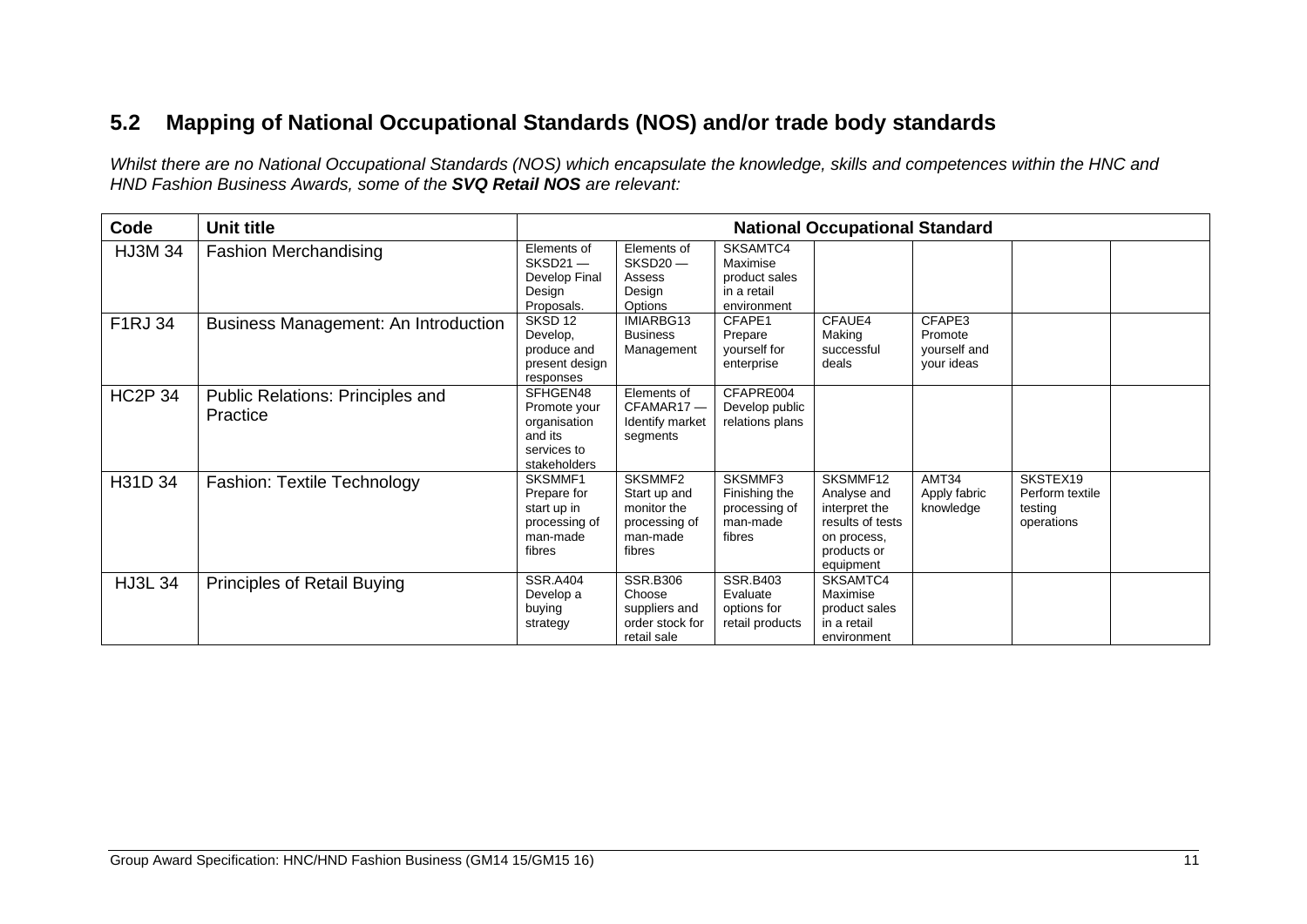| Code           | Unit title                                                              |                                                                               |                                                                                                                |                                                                          | <b>National Occupational Standard</b>                                                   |                                                                               |  |
|----------------|-------------------------------------------------------------------------|-------------------------------------------------------------------------------|----------------------------------------------------------------------------------------------------------------|--------------------------------------------------------------------------|-----------------------------------------------------------------------------------------|-------------------------------------------------------------------------------|--|
| F18C 34        | Fashion Forecasting: Research and<br>Development                        | Elements of<br>$AMT1 -$<br>Research<br>markets.<br>materials and<br>styles    | <b>SSR.A401</b><br>Forecast<br>trends and<br>developments<br>impacting on<br>range<br>management<br>and buying | SKSAMT1<br>Research<br>markets.<br>materials and<br>styles               |                                                                                         |                                                                               |  |
| <b>HH4L 34</b> | <b>Fashion Range Planning</b>                                           | Elements of<br>$AMT1 -$<br>Research<br>markets,<br>materials and<br>styles    | <b>SSR.A401</b><br>Forecast<br>trends and<br>developments<br>impacting on<br>range<br>management<br>and buying |                                                                          |                                                                                         |                                                                               |  |
| HJ14 34        | <b>Fashion Business: Graded Unit 1</b>                                  | Elements of<br>$AMT1 -$<br>Research<br>markets.<br>materials and<br>styles    | <b>SSR.A401</b><br>Forecast<br>trends and<br>developments<br>impacting on<br>range<br>management<br>and buying | SKSAMT1<br>Research<br>markets.<br>materials and<br>styles               | CCSDES <sub>16</sub><br>Identify and<br>understand<br>your client's'<br>brand strategy  |                                                                               |  |
| F18E 34        | Production Processes in the Clothing<br>Industry: An Introduction       | Elements of<br>SKSD26<br>Review, refine<br>and finalise<br>design<br>products | Elements of<br>SKSMSP4<br>Carry out the<br>sewing<br>process                                                   | Elements of<br>$AMT3 -$<br>Identify and<br>agree product<br>construction | Elements of<br>$AMT6 -$<br>Contribute to<br>the production<br>of outsourced<br>products | Elements of<br>$AMT20 -$<br>Oversee the<br>quality of<br>sample<br>production |  |
| J583 34        | Apparel Industry: UK and Global<br>Manufacturing and Sourcing Decisions | $AMT1 -$<br>Research<br>markets.<br>materials and<br>styles                   | SKSAMT35<br>Source<br>materials and<br>components<br>for apparel<br>production                                 | SKSAMT1<br>Research<br>markets.<br>materials and<br>styles               |                                                                                         |                                                                               |  |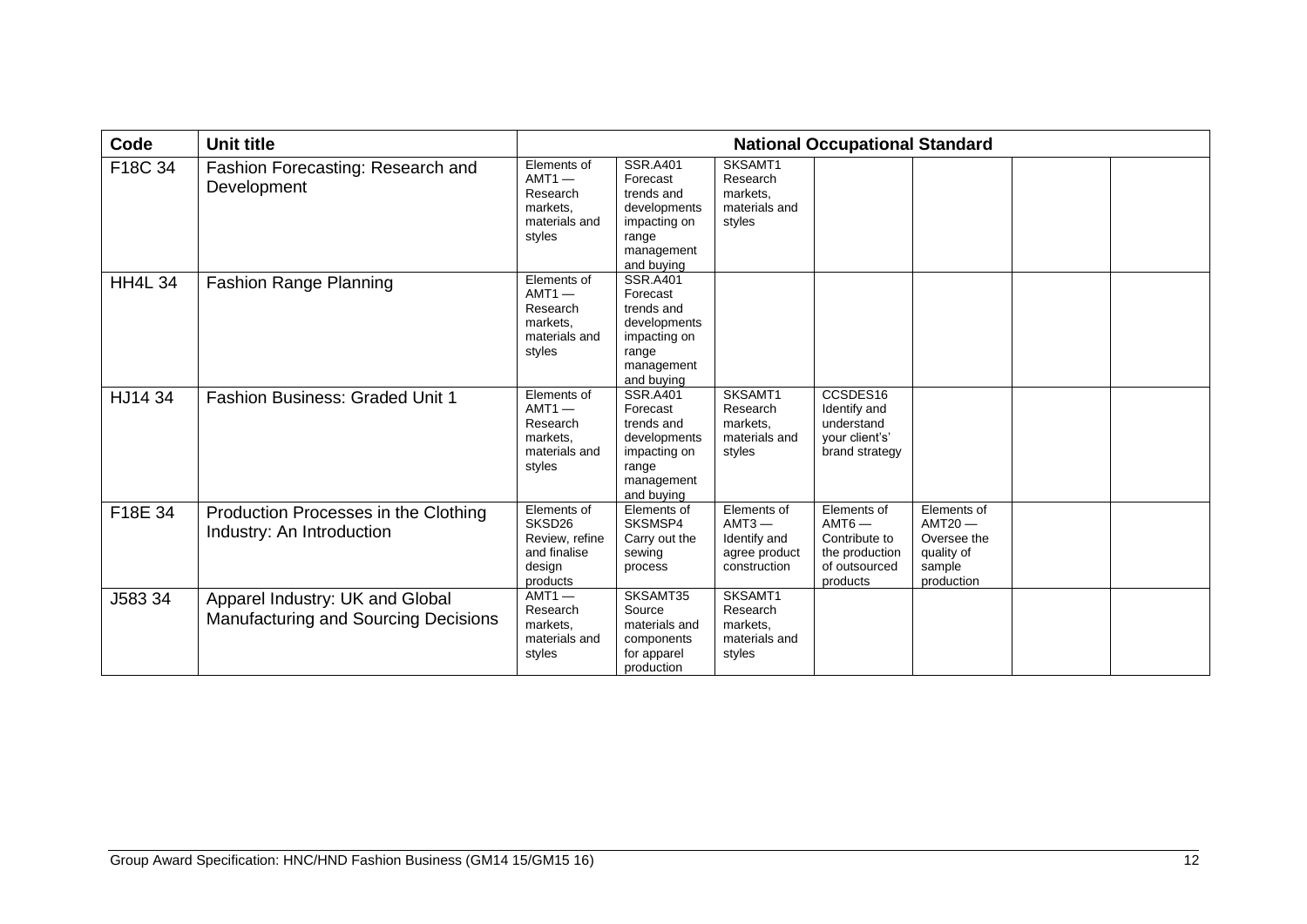| Code           | <b>Unit title</b>                                 |                                                                                    |                                                                                                      |                                                                            | <b>National Occupational Standard</b>                                   |                                                                |                                                                            |                                                                                                                |
|----------------|---------------------------------------------------|------------------------------------------------------------------------------------|------------------------------------------------------------------------------------------------------|----------------------------------------------------------------------------|-------------------------------------------------------------------------|----------------------------------------------------------------|----------------------------------------------------------------------------|----------------------------------------------------------------------------------------------------------------|
| H7V4 34        | Preparing to Start a Business                     | CFAPE2<br>Find out about<br>business                                               | CFAPE1<br>Prepare<br>yourself for<br>enterprise                                                      | CFAUE4<br>Making<br>successful<br>deals                                    | CFAPE3<br>Promote<br>vourself and<br>your ideas                         |                                                                |                                                                            |                                                                                                                |
| <b>HJ3T 35</b> | <b>Store Design</b>                               | <b>SSR.C001</b><br>Devise<br>effective retail<br>unit layouts                      | PPL TT47<br>Display stock<br>and materials                                                           |                                                                            |                                                                         |                                                                |                                                                            |                                                                                                                |
| <b>HJ3N 35</b> | Retail Corporate Image                            | PPLTT05<br>Set up and<br>Maintain<br>Promotional<br><b>Displays</b>                | Elements of<br>CFAMAR15-<br>Manage brand<br>and corporate<br>reputation                              |                                                                            |                                                                         |                                                                |                                                                            |                                                                                                                |
| H91M 35        | Managing an Event                                 | PPLEVA2<br>Research and<br>agree the<br>scope of an<br>event                       | PPLEMTSA1<br>Develop and<br>agree the<br>concept for an<br>event                                     | CFABAA312<br>Organise and<br>co-ordinate<br>events                         | PPLEMTSD10<br>Manage the<br>running of an<br>event                      | PPLEVC9<br>Manage the<br>setup and<br>breakdown of<br>an event |                                                                            |                                                                                                                |
| <b>HC4A 35</b> | Marketing: Brand Management                       | CFAMAR17<br>Identify market<br>segments                                            | <b>SSR.C403</b><br>Contribute to<br>promotional<br>and marketing<br>campaigns for<br>retail products | CCSDES16<br>Identify and<br>understand<br>your client's'<br>brand strategy | CFAMAR14<br>Manage brand<br>identity                                    |                                                                |                                                                            |                                                                                                                |
| <b>HH4M 35</b> | <b>Fashion Public Relations and</b><br>Journalism | SFHGEN48<br>Promote your<br>organisation<br>and its<br>services to<br>stakeholders | Elements of<br>CFAMAR17-<br>Identify market<br>segments                                              | CFAPRE004<br>Develop public<br>relations plans                             | SKSJ1<br>Understand<br>the practice of<br>journalism in<br>the UK media |                                                                |                                                                            |                                                                                                                |
| HJ15 35        | <b>Fashion Business: Graded Unit 2</b>            | CCSDES17                                                                           | SKSD <sub>12</sub><br>Develop,<br>produce and<br>present design<br>responses                         | SKSD <sub>20</sub><br>Assess Design<br>Options                             | SKSD21<br>Develop Final<br>Design<br>Proposals                          | SKSAMT1<br>Research<br>markets.<br>materials and<br>styles     | Elements of<br>$AMT1 -$<br>Research<br>markets.<br>materials and<br>styles | <b>SSR.A401</b><br>Forecast<br>trends and<br>developments<br>impacting on<br>range<br>management<br>and buying |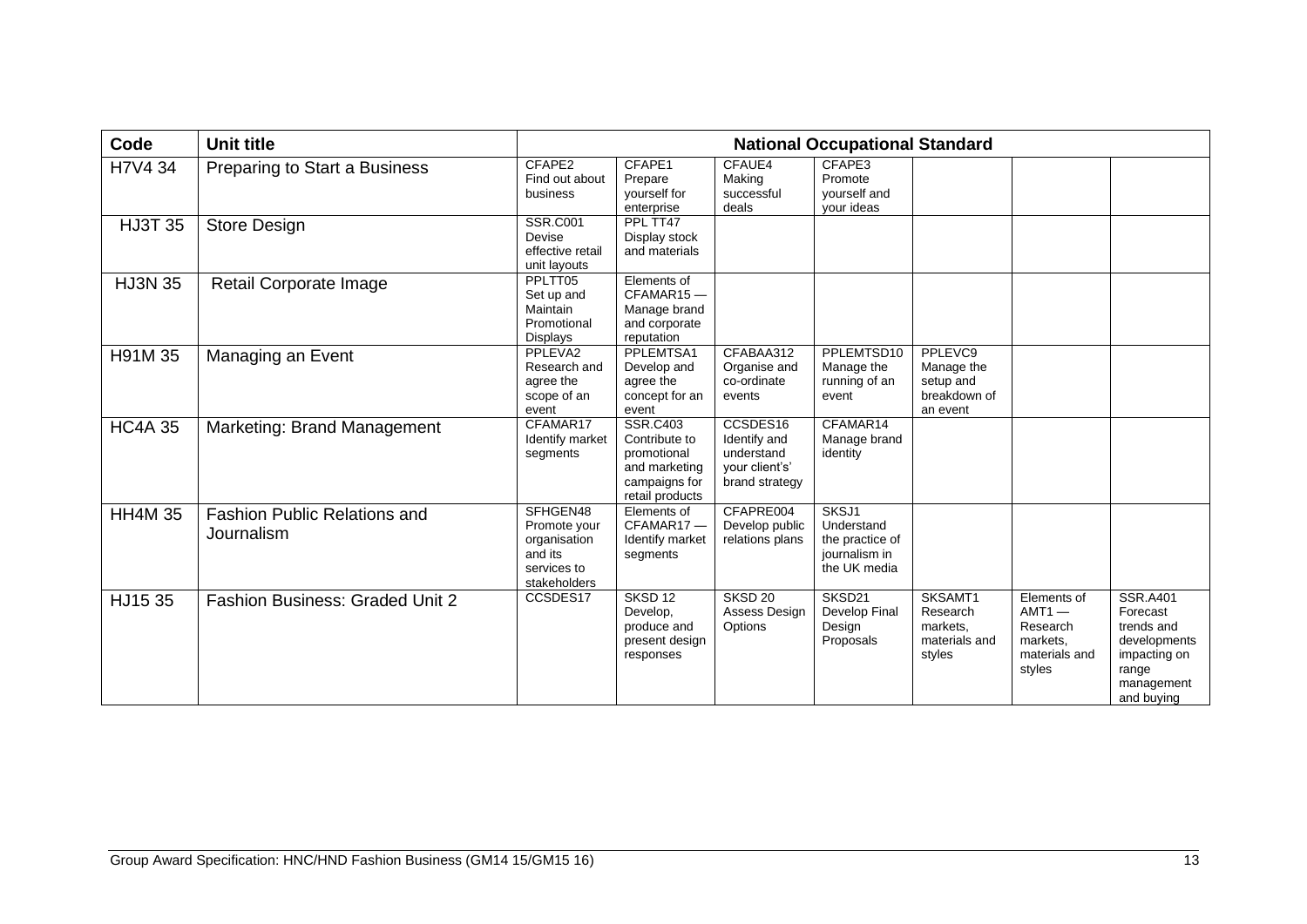<span id="page-15-0"></span>

|                         |                                                                         |                        | Communication                                                                                                                                                             |                | <b>Numeracy</b>        |                                                                                                                                                     | <b>ICT</b>               |                                   | <b>Problem Solving</b>              |                                     |                             | <b>Working with Others</b>               |                                           |
|-------------------------|-------------------------------------------------------------------------|------------------------|---------------------------------------------------------------------------------------------------------------------------------------------------------------------------|----------------|------------------------|-----------------------------------------------------------------------------------------------------------------------------------------------------|--------------------------|-----------------------------------|-------------------------------------|-------------------------------------|-----------------------------|------------------------------------------|-------------------------------------------|
| Unit<br>code            | <b>Unit title</b>                                                       | Written (Reading)      | Written (Writing)                                                                                                                                                         | <b>Oral</b>    | Using Number           | Using Graphical<br>Information                                                                                                                      | Accessing<br>Information | Providing/Creating<br>Information | Critical Thinking                   | Planning and<br>Organising          | Reviewing and<br>Evaluating | Working<br>Co-operatively<br>with Others | Reviewing<br>Co-operative<br>Contribution |
| HJ3M<br>34              | <b>Fashion Merchandising</b>                                            | $\overline{\text{S5}}$ | S <sub>5</sub>                                                                                                                                                            | S <sub>5</sub> | S <sub>5</sub>         | $\overline{\text{S5}}$                                                                                                                              | S <sub>5</sub>           | $\overline{\text{S5}}$            | S6                                  | $\overline{\overline{\mathsf{S6}}}$ | $\overline{\sqrt{56}}$      |                                          |                                           |
| F <sub>1</sub> RJ<br>34 | Business Management: An Introduction                                    |                        | S <sub>6</sub>                                                                                                                                                            |                |                        | $\overline{\text{S5}}$                                                                                                                              |                          |                                   | $\overline{\text{S5}}$              | $\overline{\text{S5}}$              | $\overline{\text{S5}}$      |                                          |                                           |
| HC <sub>2</sub> P<br>34 | Public Relations: Principles and<br>Practice                            | S <sub>6</sub>         | S <sub>6</sub>                                                                                                                                                            |                |                        |                                                                                                                                                     | $\overline{\text{S6}}$   | S <sub>6</sub>                    | $\overline{\overline{\mathsf{S6}}}$ | S <sub>6</sub>                      | $\overline{\sqrt{56}}$      |                                          |                                           |
| <b>H31D</b><br>34       | Fashion: Textile Technology                                             |                        | $\overline{\text{S5}}$                                                                                                                                                    |                |                        |                                                                                                                                                     | S <sub>5</sub>           | $\overline{\text{S5}}$            |                                     | $\overline{\text{S5}}$              |                             | $\overline{\text{S5}}$                   |                                           |
| HJ3L<br>34              | Principles of Retail Buying                                             |                        | There may be opportunities to gather evidence towards Core Skills in this unit, although there is no automatic certification of Core Skills or Core<br>Skills components. |                |                        |                                                                                                                                                     |                          |                                   |                                     |                                     |                             |                                          |                                           |
| F18C<br>34              | Fashion Forecasting: Research and<br>Development                        | S <sub>5</sub>         | S <sub>5</sub>                                                                                                                                                            | S <sub>5</sub> |                        |                                                                                                                                                     | S <sub>5</sub>           | S <sub>5</sub>                    |                                     |                                     |                             |                                          |                                           |
| HH4L<br>34              | <b>Fashion Range Planning</b>                                           | S <sub>6</sub>         | S <sub>6</sub>                                                                                                                                                            |                |                        |                                                                                                                                                     | $\overline{\text{S6}}$   | S6                                | E6                                  | E <sub>6</sub>                      | $\overline{\sqrt{56}}$      |                                          |                                           |
| HJ14<br>34              | Fashion Business: Graded Unit 1                                         | S <sub>5</sub>         | S <sub>5</sub>                                                                                                                                                            | S <sub>5</sub> |                        |                                                                                                                                                     | S <sub>5</sub>           | S <sub>5</sub>                    | E <sub>5</sub>                      | E <sub>5</sub>                      | E <sub>5</sub>              |                                          |                                           |
| F18E<br>34              | Production Processes in the Clothing<br>Industry: An Introduction       | S <sub>6</sub>         | S <sub>6</sub>                                                                                                                                                            |                |                        |                                                                                                                                                     |                          |                                   |                                     |                                     |                             | $\overline{\mathsf{S6}}$                 | $\overline{\mathsf{S6}}$                  |
| J583 34                 | Apparel Industry: UK and Global<br>Manufacturing and Sourcing Decisions | S <sub>5</sub>         | S <sub>5</sub>                                                                                                                                                            | S <sub>5</sub> | S <sub>5</sub>         | S <sub>5</sub>                                                                                                                                      | S <sub>5</sub>           | S <sub>5</sub>                    | $\overline{\text{S5}}$              | $\overline{\text{S5}}$              | $\overline{\text{S5}}$      | S <sub>5</sub>                           | $\overline{\text{S5}}$                    |
| <b>H7V4</b><br>34       | Preparing to Start a Business                                           | S <sub>5</sub>         | S <sub>5</sub>                                                                                                                                                            | S <sub>5</sub> | $\overline{\text{S5}}$ | $\overline{\text{S5}}$                                                                                                                              | $\overline{\text{S5}}$   | $\overline{\text{S5}}$            | $\overline{\text{S5}}$              | $\overline{\text{S5}}$              | $\overline{\text{S5}}$      | $\overline{\text{S5}}$                   | $\overline{\text{S5}}$                    |
| HJ3T35                  | Store Design                                                            |                        |                                                                                                                                                                           |                |                        |                                                                                                                                                     |                          |                                   |                                     |                                     |                             |                                          |                                           |
| HJ3N<br>35              | Retail Corporate Image                                                  |                        | Skills components.                                                                                                                                                        |                |                        | There may be opportunities to gather evidence towards Core Skills in this unit, although there is no automatic certification of Core Skills or Core |                          |                                   |                                     |                                     |                             |                                          |                                           |
| <b>H91M</b><br>35       | Managing an Event                                                       |                        | S <sub>6</sub>                                                                                                                                                            |                |                        |                                                                                                                                                     |                          |                                   | E <sub>6</sub>                      | E <sub>6</sub>                      | E <sub>6</sub>              | E <sub>6</sub>                           | E <sub>6</sub>                            |
| HC4A<br>35              | Marketing: Brand Management                                             |                        |                                                                                                                                                                           |                | S <sub>5</sub>         | S <sub>5</sub>                                                                                                                                      |                          |                                   | S <sub>6</sub>                      | S <sub>6</sub>                      | S <sub>6</sub>              |                                          |                                           |
| HH4M<br>35              | Fashion Public Relations and<br>Journalism                              | S <sub>5</sub>         | S <sub>5</sub>                                                                                                                                                            | S <sub>5</sub> |                        |                                                                                                                                                     | $\overline{\text{S5}}$   | S <sub>5</sub>                    | E <sub>6</sub>                      | E <sub>6</sub>                      | E <sub>6</sub>              | $\overline{\text{S5}}$                   | S <sub>5</sub>                            |
| <b>HJ15</b><br>35       | Fashion Business: Graded Unit 2                                         | S <sub>5</sub>         | S <sub>5</sub>                                                                                                                                                            | S <sub>5</sub> |                        |                                                                                                                                                     | S <sub>5</sub>           | S <sub>5</sub>                    | S <sub>5</sub>                      | S <sub>5</sub>                      | S <sub>5</sub>              |                                          |                                           |

## **5.3 Mapping of Core Skills development opportunities across the qualification**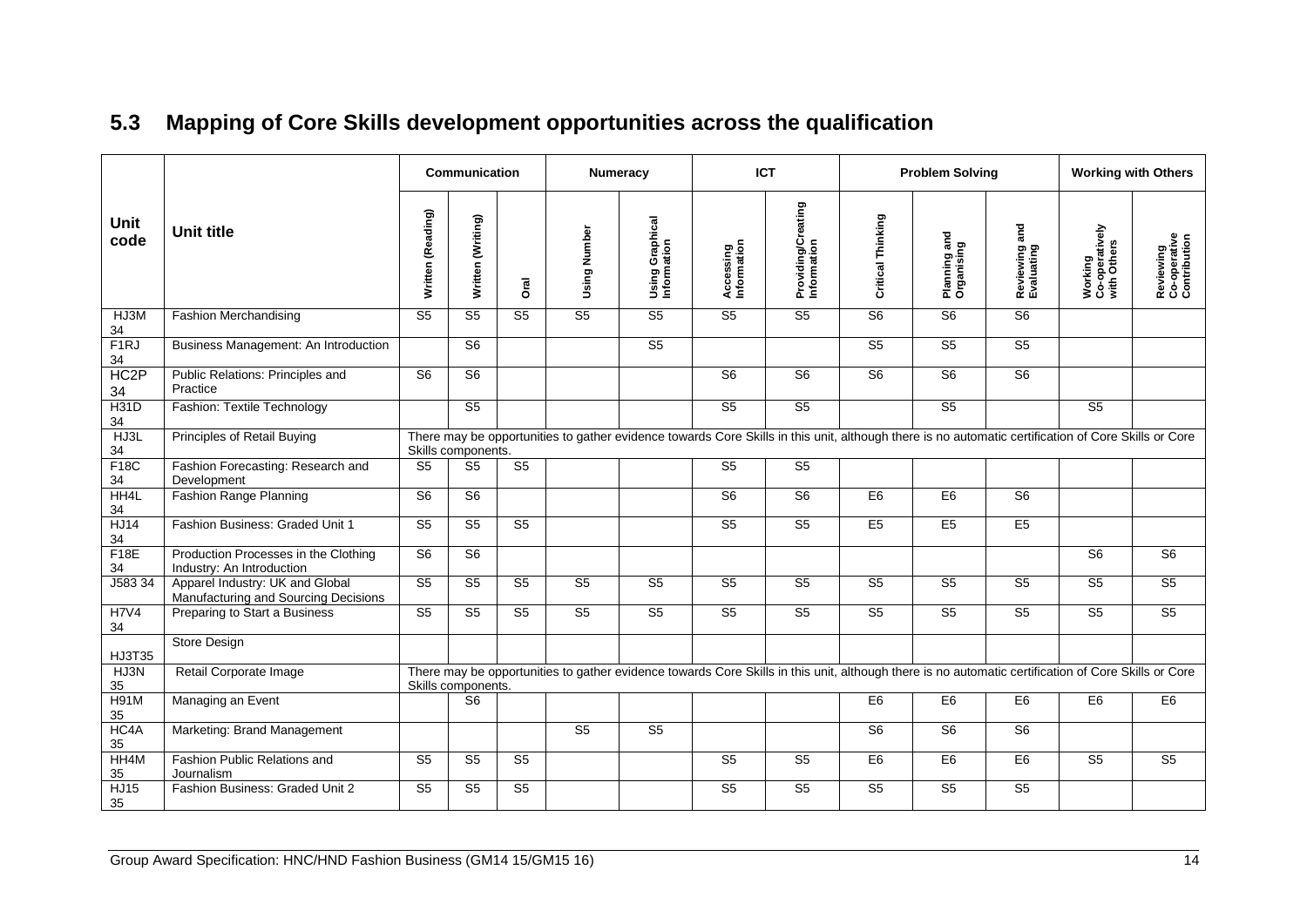## **5.4 Assessment Strategy for the qualification**

<span id="page-16-0"></span>

| <b>Unit</b>                | <b>Assessment</b>   |                                                                 |                    |                  |                        |                   |  |  |  |
|----------------------------|---------------------|-----------------------------------------------------------------|--------------------|------------------|------------------------|-------------------|--|--|--|
|                            | <b>Outcome 1</b>    | <b>Outcome 2</b>                                                | <b>Outcome 3</b>   | <b>Outcome 4</b> | <b>Outcome 5</b>       | <b>Outcome 6</b>  |  |  |  |
| <b>HJ3M 34</b>             | Open-book -         | Report                                                          | Closed-book - case | Report           |                        |                   |  |  |  |
| Fashion                    | restricted response |                                                                 | study              |                  |                        |                   |  |  |  |
| Merchandising              |                     |                                                                 |                    |                  |                        |                   |  |  |  |
| F1RJ 34                    |                     |                                                                 |                    |                  |                        |                   |  |  |  |
| <b>Business</b>            |                     |                                                                 | Open-book - report |                  |                        |                   |  |  |  |
| Management:                |                     |                                                                 |                    |                  |                        |                   |  |  |  |
| An Introduction            |                     |                                                                 |                    |                  |                        |                   |  |  |  |
| <b>HC2P 34</b>             | Open-book -         | Case study - portfolio                                          |                    |                  |                        |                   |  |  |  |
| Public                     | extended response   | of evidence                                                     |                    |                  |                        |                   |  |  |  |
| Relations:                 |                     |                                                                 |                    |                  |                        |                   |  |  |  |
| Principles and<br>Practice |                     |                                                                 |                    |                  |                        |                   |  |  |  |
| H31D 34                    |                     |                                                                 | Portfolio/report   |                  |                        |                   |  |  |  |
| Fashion:                   |                     |                                                                 |                    |                  |                        |                   |  |  |  |
| <b>Textile</b>             |                     | Restricted response/portfolio of evidence                       |                    |                  |                        |                   |  |  |  |
| Technology                 |                     |                                                                 |                    |                  |                        |                   |  |  |  |
| HJ3L 34                    | Closed-book -       | Advert/question                                                 | Closed-book -      | Open-book - case | Closed-book restricted | Open-book -       |  |  |  |
| Principles of              | extended response   |                                                                 | extended response  | study            | response and open-     | extended response |  |  |  |
| <b>Retail Buying</b>       |                     |                                                                 |                    |                  | book case study        |                   |  |  |  |
| F18C 34                    |                     |                                                                 |                    |                  |                        |                   |  |  |  |
| Fashion                    |                     |                                                                 |                    |                  |                        |                   |  |  |  |
| Forecasting:               |                     | Holistic approach — report, portfolio of visuals and mood board |                    |                  |                        |                   |  |  |  |
| Research and               |                     |                                                                 |                    |                  |                        |                   |  |  |  |
| Development                |                     |                                                                 |                    |                  |                        |                   |  |  |  |
| <b>HH4L 34</b>             |                     |                                                                 |                    |                  |                        |                   |  |  |  |
| Fashion Range              |                     | Holistic approach — portfolio of evidence and presentation      |                    |                  |                        |                   |  |  |  |
| Planning                   |                     |                                                                 |                    |                  |                        |                   |  |  |  |
| HJ14 34                    | Project based       | Project based                                                   | Project based      |                  |                        |                   |  |  |  |
| Fashion                    | investigation -     | investigation -                                                 | investigation -    |                  |                        |                   |  |  |  |
| Business:                  | planning stage      | developing stage                                                | evaluating stage   |                  |                        |                   |  |  |  |
| <b>Graded Unit 1</b>       |                     |                                                                 |                    |                  |                        |                   |  |  |  |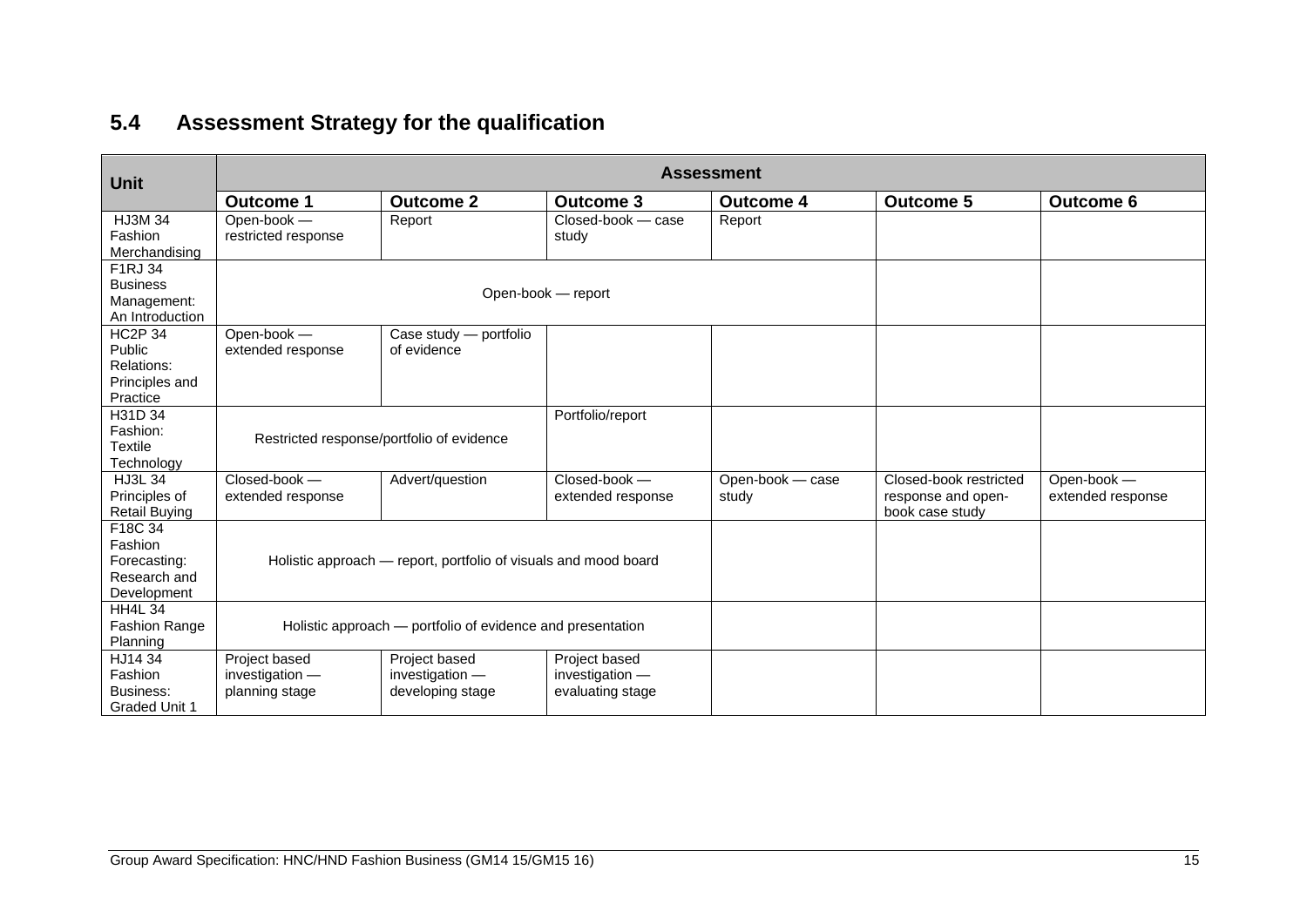| <b>Unit</b>                                                                                    | <b>Assessment</b>                                                  |                                                                      |                                                                      |                   |                  |                  |  |  |  |
|------------------------------------------------------------------------------------------------|--------------------------------------------------------------------|----------------------------------------------------------------------|----------------------------------------------------------------------|-------------------|------------------|------------------|--|--|--|
|                                                                                                | <b>Outcome 1</b>                                                   | <b>Outcome 2</b>                                                     | <b>Outcome 3</b>                                                     | <b>Outcome 4</b>  | <b>Outcome 5</b> | <b>Outcome 6</b> |  |  |  |
| F18E 34<br>Production<br>Processes in<br>the Clothing<br>Industry: An<br>Introduction          |                                                                    |                                                                      | Holistic approach - report, portfolio of evidence                    |                   |                  |                  |  |  |  |
| J583 34<br>Apparel<br>Industry: UK<br>and Global<br>Manufacturing<br>and Sourcing<br>Decisions | Investigative<br>report/presentation                               | Open-book extended<br>response questions                             | Portfolio of evidence                                                |                   |                  |                  |  |  |  |
| H7V4 34<br>Preparing to<br>Start a<br><b>Business</b>                                          | Holistic approach - portfolio of evidence                          |                                                                      |                                                                      |                   |                  |                  |  |  |  |
| <b>HJ3T 35</b><br>Store Design                                                                 | Holistic approach - open-book assignment                           |                                                                      |                                                                      | Case study        | Assignment       |                  |  |  |  |
| <b>HJ3N 35</b><br>Retail<br>Corporate<br>Image                                                 | Holistic approach - open-book assignment/case study                |                                                                      |                                                                      |                   |                  |                  |  |  |  |
| H91M 35<br>Managing an<br>Event                                                                | Report and<br>presentation                                         | Portfolio of evidence                                                | Observation checklist                                                | Individual report |                  |                  |  |  |  |
| <b>HC4A 35</b><br>Marketing:<br><b>Brand</b><br>Management                                     | Open-book -<br>structured questions                                | Open-book -<br>structured questions                                  | Formal report and oral<br>presentation                               |                   |                  |                  |  |  |  |
| <b>HH4M 35</b><br><b>Fashion Public</b><br>Relations and<br>Journalism                         | Extended response<br>questions                                     | Produce a<br>communications pack                                     | Extended response<br>questions                                       | Evaluative report |                  |                  |  |  |  |
| HJ15 35<br>Fashion<br>Business:<br>Graded Unit 2                                               | Project based<br>enterprising<br>investigation -<br>planning stage | Project based<br>enterprising<br>investigation -<br>developing stage | Project based<br>enterprising<br>investigation -<br>evaluating stage |                   |                  |                  |  |  |  |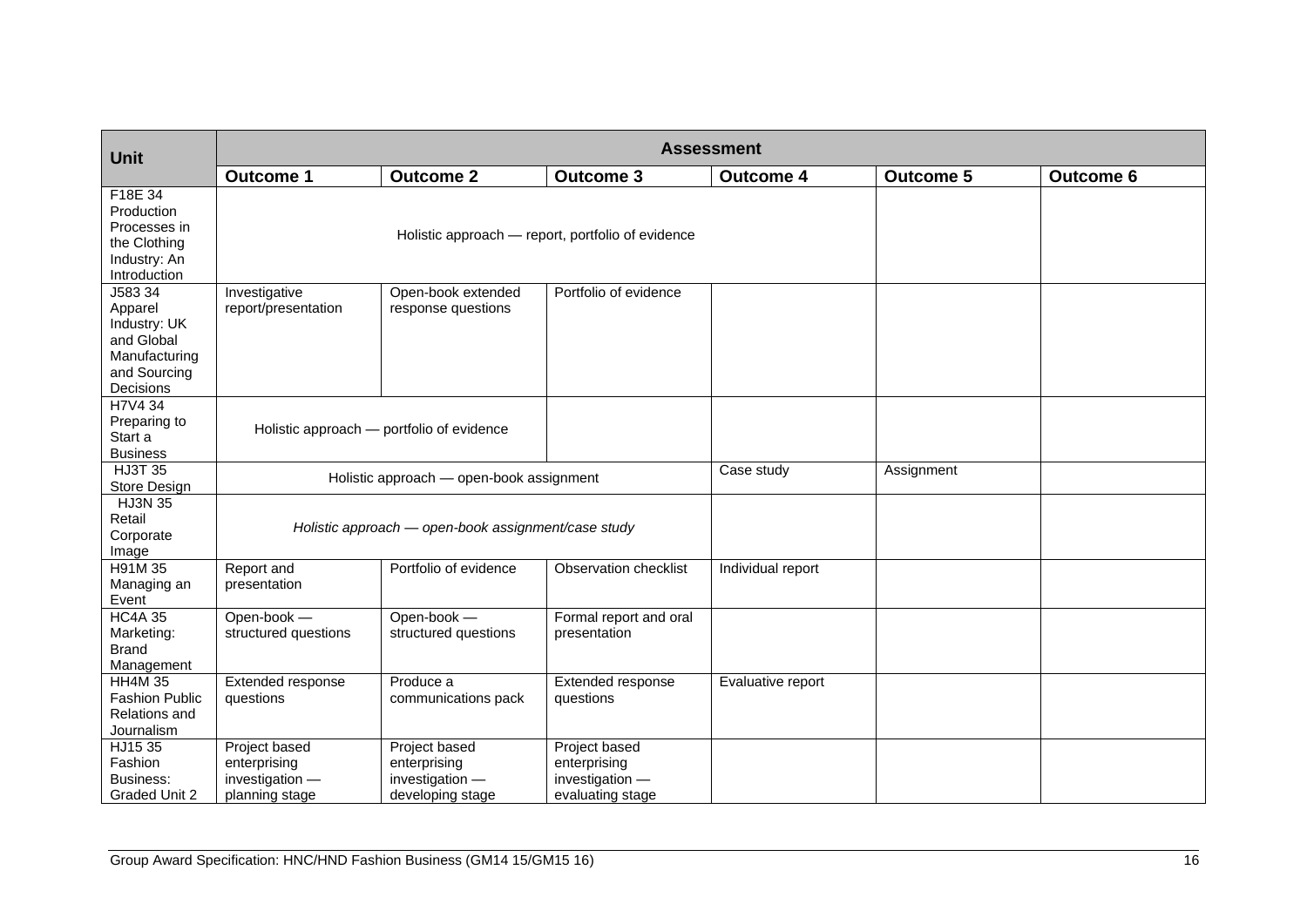# <span id="page-18-0"></span>**6 Guidance on approaches to delivery and assessment**

The fashion business industry is diverse and varied and this is reflected in the number of units and routes to certification available to learners studying these courses. The skills developed in both the HNC and the HND will include planning and organisational skills as well as research and communication skills. Additionally fashion trend analysis and presentation skills, skills involved in working with and co-operating with others and using ICT will be developed throughout the study of these group awards.

Different approaches can be taken towards delivery. Units can be delivered as free-standing individual units or they can be delivered in a holistic way which integrates the content and assessment. The following sections indicate some suggested approaches to delivery.

### <span id="page-18-1"></span>**6.1 Sequencing/integration of Units**

The Qualification Design Team recognised that there were opportunities for the integration of delivery both within, as well as between units for those who wanted to offer a project-based course which still reflected their particular specialisms.

Some suggestions for integration:

| <b>Unit</b><br><b>Number</b> | Unit name                                                  | <b>Links to other Units</b>                                                                                         |
|------------------------------|------------------------------------------------------------|---------------------------------------------------------------------------------------------------------------------|
| F18C 34                      | <b>Fashion Forecasting:</b><br>Research and<br>Development | <b>H7TK 34 Communication: Business Communication</b><br>H31D 34 Fashion: Textile Technology                         |
| <b>HJ3M 34</b>               | <b>Fashion Merchandising</b>                               | HJ3L 34 Principles of Retail Buying<br>DV6F 34 e-commerce: Introduction                                             |
| F1RJ 34                      | <b>Business Management:</b><br>An Introduction             | HC2P 34 Public Relations: Principles and Practice<br>DF4E 34 Developing Skills for Personal<br><b>Effectiveness</b> |
| HJ14 34                      | <b>Fashion Business:</b><br><b>Graded Unit 1</b>           | HH4L 34 Fashion Range Planning                                                                                      |

#### **1st year mandatory and (possible) optional units**

#### **2nd year mandatory and (possible) optional units**

| <b>Unit</b><br><b>Number</b> | Unit name                                                                   | <b>Links to other Units</b>                                                        |
|------------------------------|-----------------------------------------------------------------------------|------------------------------------------------------------------------------------|
| F18E 34                      | <b>Production Processes</b><br>in the Clothing Industry:<br>An Introduction | J583 34<br>Apparel Industry: UK and Global<br>Manufacturing and Sourcing Decisions |
| <b>HJ3T 35</b>               | <b>Store Design</b>                                                         | HJ3N 35 Retail Corporate Image                                                     |
| H91M 35                      | Managing an Event                                                           | HH4M 35 Fashion Public Relations and Journalism                                    |
| H7V4 34                      | Preparing to Start a<br><b>Business</b>                                     | HC4A 35 Marketing: Brand Management                                                |
| HJ15 35                      | <b>Fashion Business:</b><br><b>Graded Unit 2</b>                            |                                                                                    |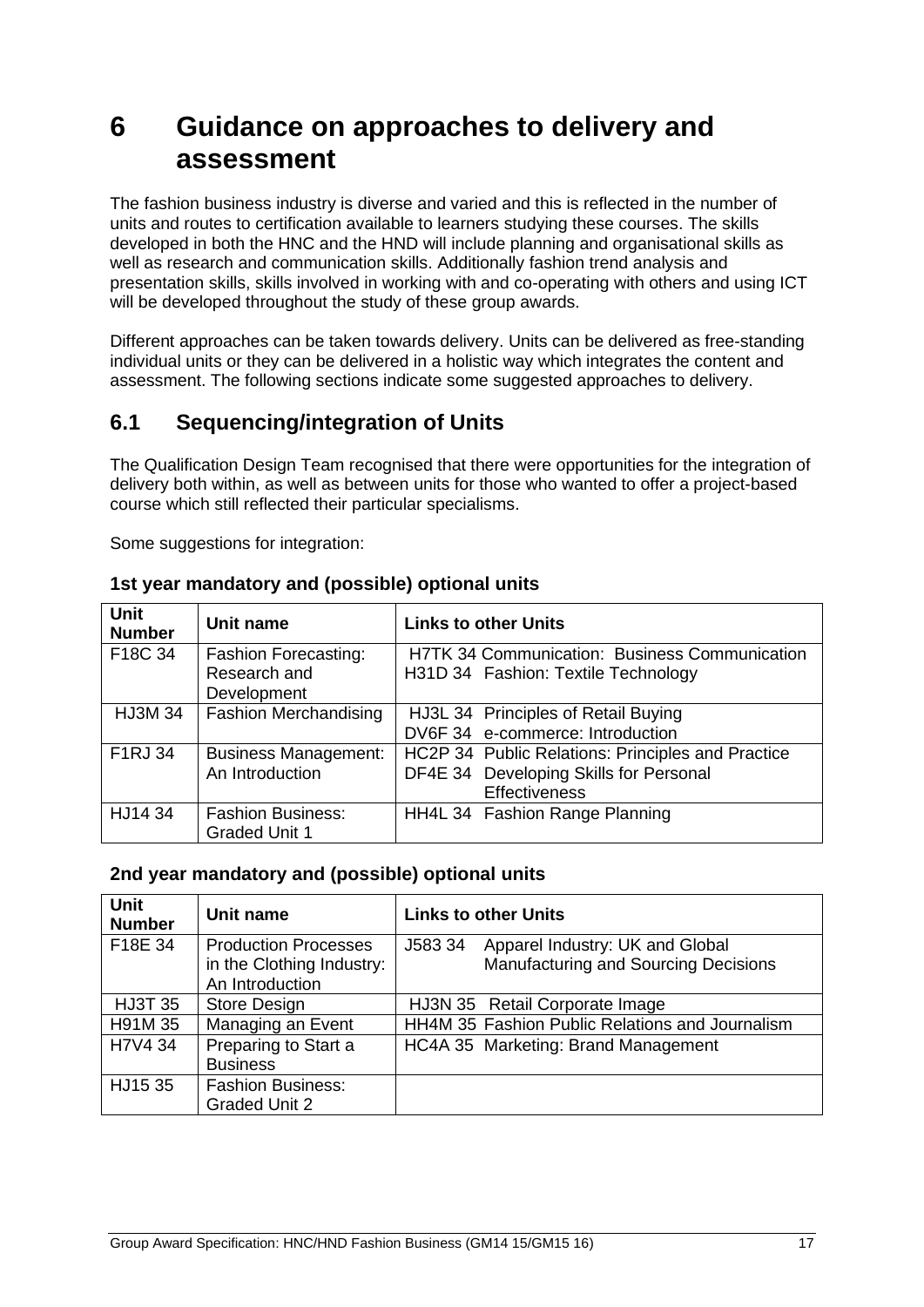## <span id="page-19-0"></span>**6.2 Recognition of prior learning**

SQA recognises that learners gain knowledge and skills acquired through formal, non-formal and informal learning contexts.

In some instances, a full group award may be achieved through the recognition of prior learning. However, it is unlikely that a learner would have the appropriate prior learning and experience to meet all the requirements of a full group award.

The recognition of prior learning may **not** be used as a method of assessing in the following types of units and assessments:

- ◆ HN Graded Units
- Course and/or external assessments
- Other integrative assessment units (which may or not be graded)
- Certain types of assessment instruments where the standard may be compromised by not using the same assessment method outlined in the unit
- Where there is an existing requirement for a licence to practice
- Where there are specific health and safety requirements
- Where there are regulatory, professional or other statutory requirements
- Where otherwise specified in an Assessment Strategy

More information and guidance on the *Recognition of Prior Learning* (RPL) may be found on our website **[www.sqa.org.uk](http://www.sqa.org.uk/)**.

The following sub-sections outline how existing SQA unit(s) may contribute to this group award. Additionally, they also outline how this group award may be recognised for professional and articulation purposes.

### **6.2.1 Articulation and/or progression**

There are no formal articulation agreements in place for these awards. However it may be possible to articulate into the 2nd or 3rd year of a variety of fashion business degree courses. Entry qualifications and articulation requirements for degree courses vary significantly and learners should be advised by centres to investigate articulation possibilities prior to choosing optional units.

Each centre may already have articulation opportunities with local higher education institutions or universities which should be revisited for the new awards.

Learners articulating to Year 2 of the HND Fashion Business award would normally be expected to have attained 120 SCQF credit points (15 SQA credits) which include the mandatory units for the HNC. Those learners articulating from an HNC Fashion Business award with the 96 SCQF credit points (12 SQA credits) would require to undertake an additional 24 SCQF credit points (3 SQA credits) in Year 2. Where learners are not articulating with 120 SCQF credit points (15 SQA credits) centres are advised to negotiate an individual learning plan for the learner.

#### <span id="page-19-1"></span>**6.3 Opportunities for e-assessment**

Currently SOLAR assessments for Outcomes 1 and 2 are available for H31D 34 *Fashion: Textile Technology*.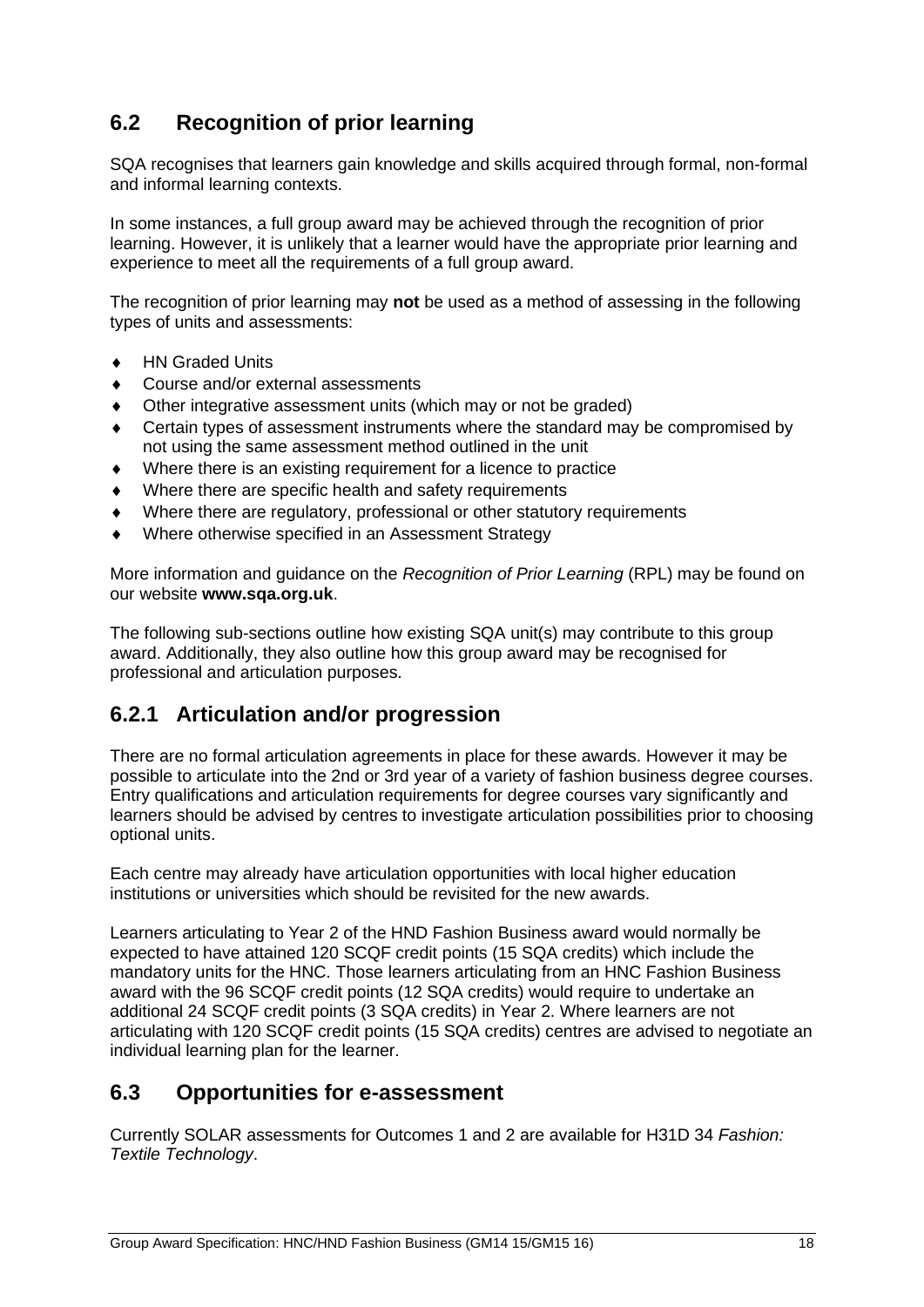### <span id="page-20-0"></span>**6.4 Support materials**

A **[list of existing ASPs](http://www.sqa.org.uk/sqa/46233.2769.html)** is available to view on SQA's website. Currently the following ASPs are available on the SQA website:

| <b>HJ3M 34</b> | <b>Fashion Merchandising</b>                                         |
|----------------|----------------------------------------------------------------------|
| F1RJ 34        | <b>Business Management: An Introduction</b>                          |
| <b>HC2P 34</b> | <b>Public Relations: Principles and Practice</b>                     |
| <b>HJ3L 34</b> | <b>Principles of Retail Buying</b>                                   |
| F18C 34        | Fashion Forecasting: Research and Development                        |
| J583 34        | Apparel Industry: UK and Global Manufacturing and Sourcing Decisions |
| H7V4 34        | Preparing to Start a Business                                        |
| <b>HJ3T 35</b> | <b>Store Design</b>                                                  |
| <b>DL2V 35</b> | Retail Corporate Image                                               |

#### <span id="page-20-1"></span>**6.5 Resource requirements**

Staff must be qualified for the subject areas they are delivering. This could be through qualifications and/or experience in the subject area. Learners will need access to IT facilities with industry-standard software which would cope with word processing and presentations; have access to fashion forecasting, fashion merchandising and store design software. Digital cameras and software that copes with digital images should also be readily available to learners.

# <span id="page-20-2"></span>**7 General information for centres**

#### **Equality and inclusion**

The unit specifications making up this group award have been designed to ensure that there are no unnecessary barriers to learning or assessment. The individual needs of learners will be taken into account when planning learning experiences, selecting assessment methods or considering alternative evidence. Further advice can be found on our website **[www.sqa.org.uk/assessmentarrangements](http://www.sqa.org.uk/sqa/14977.html)**.

#### **Internal and external verification**

All instruments of assessment used within this/these qualification(s) should be internally verified, using the appropriate policy within the centre and the guidelines set by SQA.

External verification will be carried out by SQA to ensure that internal assessment is within the national guidelines for these qualifications.

Further information on internal and external verification can be found in *SQA's Guide to Assessment* **[\(www.sqa.org.uk/GuideToAssessment\)](http://www.sqa.org.uk/sqa/files_ccc/GuideToAssessment.pdf)**.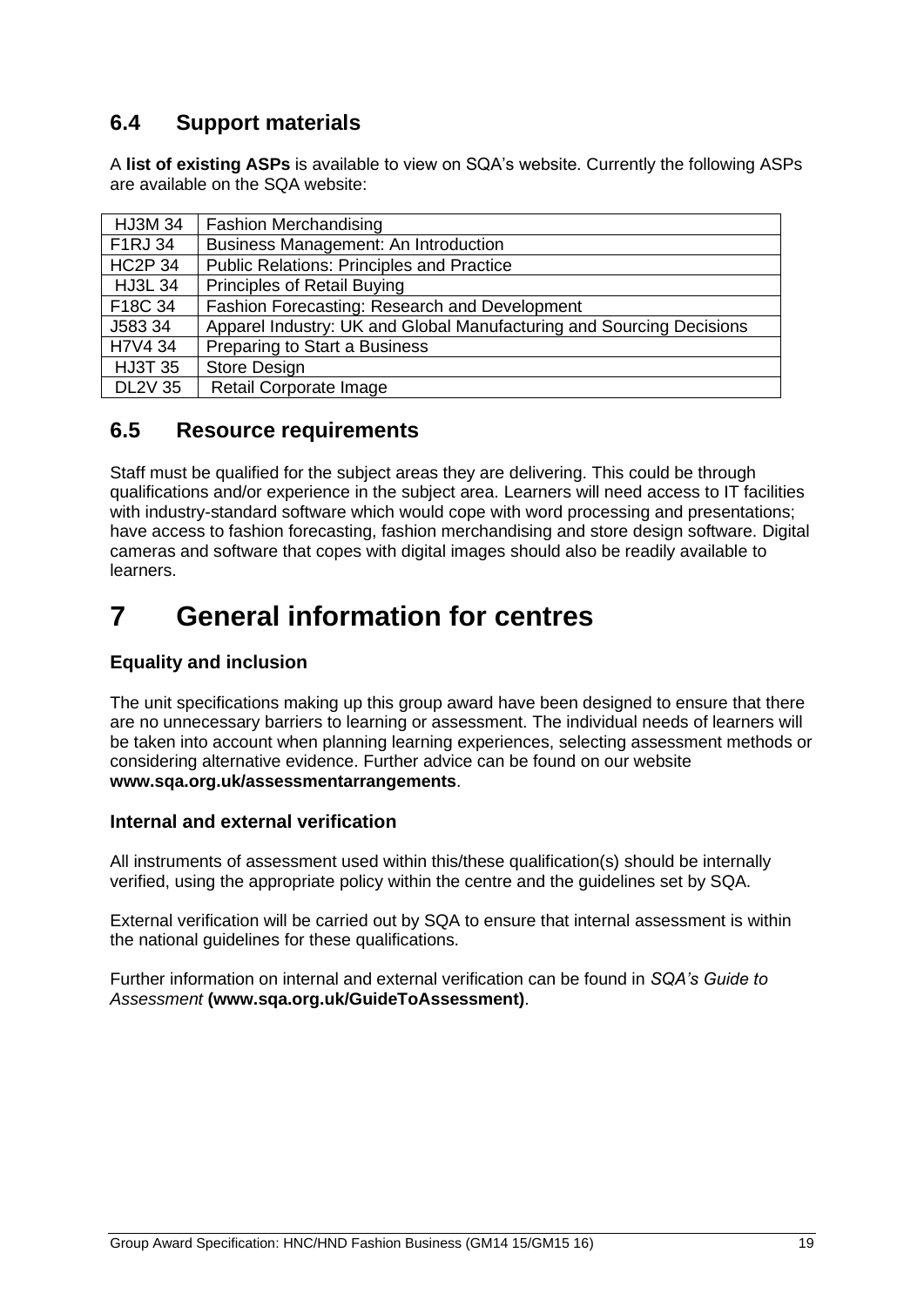# <span id="page-21-0"></span>**8 Glossary of terms**

**Embedded Core Skills:** is where the assessment evidence for the unit also includes full evidence for complete Core Skill or Core Skill components. A learner successfully completing the unit will be automatically certificated for the Core Skill. (This depends on the unit having been successfully audited and validated for Core Skills certification.)

**Finish date:** The end of a group award's lapsing period is known as the finish date. After the finish date, the group award will no longer be live and the following applies:

- learners may not be entered for the group award
- the group award will continue to exist only as an archive record on the Awards Processing System (APS)

**Graded Unit:** Graded units assess learners' ability to integrate what they have learned while working towards the units of the group award. Their purpose is to add value to the group award, making it more than the sum of its parts, and to encourage learners to retain and adapt their skills and knowledge.

**Lapsing date:** When a group award is entered into its lapsing period, the following will apply:

- the group award will be deleted from the relevant catalogue
- the group award specification will remain until the qualification reaches its finish date at which point it will be removed from SQA's website and archived
- no new centres may be approved to offer the group award
- centres should only enter learners whom they expect to complete the group award during the defined lapsing period

**SQA credit value:** The credit value allocated to a unit gives an indication of the contribution the unit makes to an SQA group award. An SQA credit value of 1 given to an SQA unit represents approximately 40 hours of programmed learning, teaching and assessment.

**SCQF:** The Scottish Credit and Qualification Framework (SCQF) provides the national common framework for describing all relevant programmes of learning and qualifications in Scotland. SCQF terminology is used throughout this guide to refer to credits and levels. For further information on the SCQF visit the SCQF website at **[www.scqf.org.uk](http://www.scqf.org.uk/)**.

**SCQF credit points:** SCQF credit points provide a means of describing and comparing the amount of learning that is required to complete a qualification at a given level of the Framework. One National Unit credit is equivalent to 6 SCQF credit points. One National Unit credit at Advanced Higher and one Higher National Unit credit (irrespective of level) is equivalent to 8 SCQF credit points.

**SCQF levels:** The level a qualification is assigned within the framework is an indication of how hard it is to achieve. The SCQF covers 12 levels of learning. HNCs and HNDs are available at SCQF levels 7 and 8 respectively. Higher National Units will normally be at levels 6–9 and graded units will be at level 7 and 8. National Qualification Group Awards are available at SCQF levels 2–6 and will normally be made up of National Units which are available from SCQF levels 2–7.

**Subject Unit:** Subject units contain vocational/subject content and are designed to test a specific set of knowledge and skills.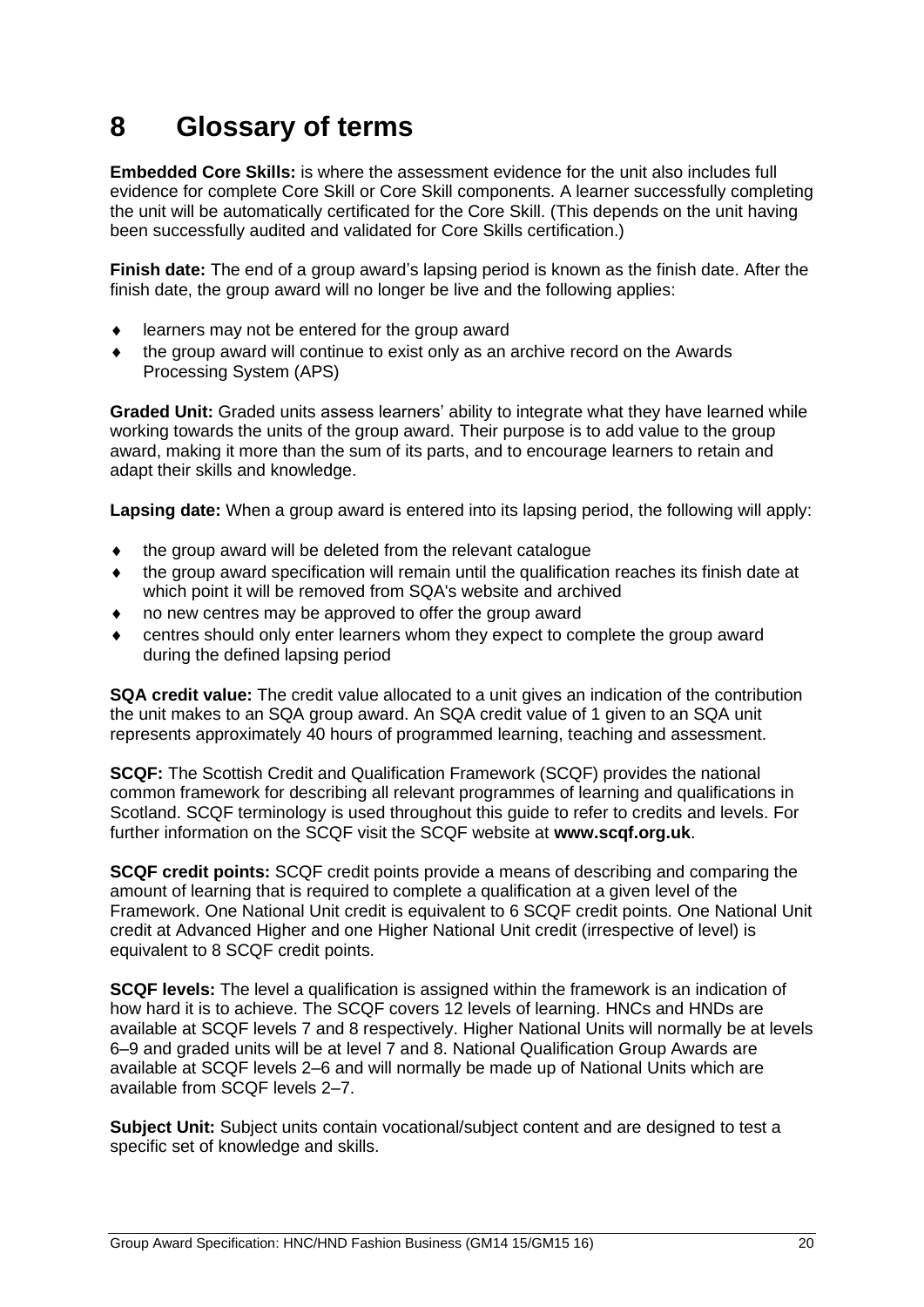**Signposted Core Skills:** refers to opportunities to develop Core Skills arise in learning and teaching but are not automatically certificated.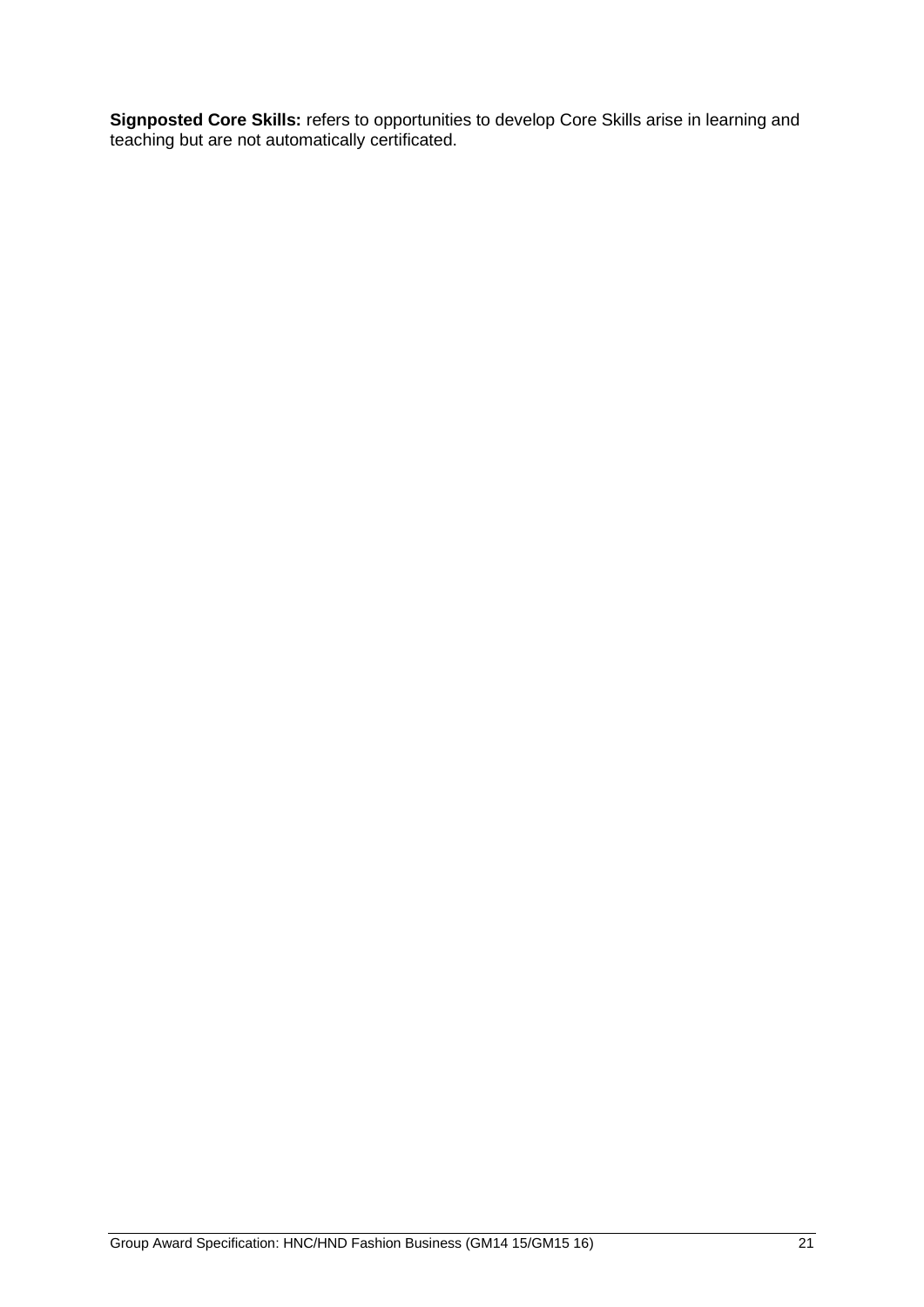## **History of changes**

It is anticipated that changes will take place during the life of the qualification and this section will record these changes. This document is the latest version and incorporates the changes summarised below. Centres are advised to check SQA's APS Navigator to confirm they are using the up to date qualification structure.

**NOTE:** Where a unit is revised by another unit:

- No new centres may be approved to offer the unit which has been revised.
- Centres should only enter learners for the unit which has been revised where they are expected to complete the unit before its finish date.

| <b>Version</b><br><b>Number</b> | <b>Description</b>                                                                                                                                                                                                                                                                                                                                                                                     | <b>Date</b> |
|---------------------------------|--------------------------------------------------------------------------------------------------------------------------------------------------------------------------------------------------------------------------------------------------------------------------------------------------------------------------------------------------------------------------------------------------------|-------------|
| 12                              | Revision of Units: DG6L 34 Consumer Behaviour<br>and the Marketing Process (finish date 31/07/2023)<br>has been replaced by J5MA 34 Consumer Behaviour<br>and the Marketing Process (start date 01/08/2021) for<br>both frameworks                                                                                                                                                                     | 24/08/21    |
| 11                              | Revision of Unit: F1P6 34 - Apparel Industry: UK<br>and Global Manufacturing and Sourcing<br>Decisions (Finish date 31/07/2022) has been<br>replaced by J583 34 -Apparel Industry: UK and<br>Global Manufacturing and Sourcing Decisions in<br>HND framework only.                                                                                                                                     | 01/04/21    |
| 10                              | Revision of Units: F7J6 35 Economics 1: Micro and<br>Macro Theory and Application (finish date 31/072023)<br>has been replaced by J56G 35 Economics: Micro and<br>Macro Theory and Application (start date 01/08/2021)<br>Revision of Unit: F84R 35 Preparing Financial<br>Forecasts (finish date 31/07/2023) has been replaced<br>by J577 35 Preparing Financial Forecasts (start date<br>01/08/2021) | 16/02/21    |
| 09                              | Unit HJ3N 35 Retail Corporate Imaged added to the<br>optional units in the HNC framework                                                                                                                                                                                                                                                                                                               | 13/10/20    |
| 08                              | Revision of Unit: F7J8 34 Economics Issues: An<br>Introduction (finished 31/07/2021) has been replaced by<br>J462 34 Economics Issues: An Introduction (start date<br>01/08/2020) for both frameworks                                                                                                                                                                                                  | 26/04/20    |
| 07                              | Revision of Unit: D7XF 35 Interpersonal and Group<br>Skills (lapsing date 31/07/2022) has been replaced by<br>J2JX 35 Applying Interpersonal Communication Theory<br>(start date 01/08/2019)                                                                                                                                                                                                           | 06/02/20    |
| 06                              | Revision of Unit: H1F4 34 - Managing and Working<br>with People (finish date 31/07/2021) has been replaced<br>by J1NH 34 Managing and Working with People in HNC<br>and HND frameworks                                                                                                                                                                                                                 | 15/03/19    |
| 05                              | Revision of Unit: F60A 34 Research Skills (finish date<br>31/07/2022) has been replaced by J1NC 34 Research<br>Skills in HNC and HND Frameworks                                                                                                                                                                                                                                                        | 05/03/19    |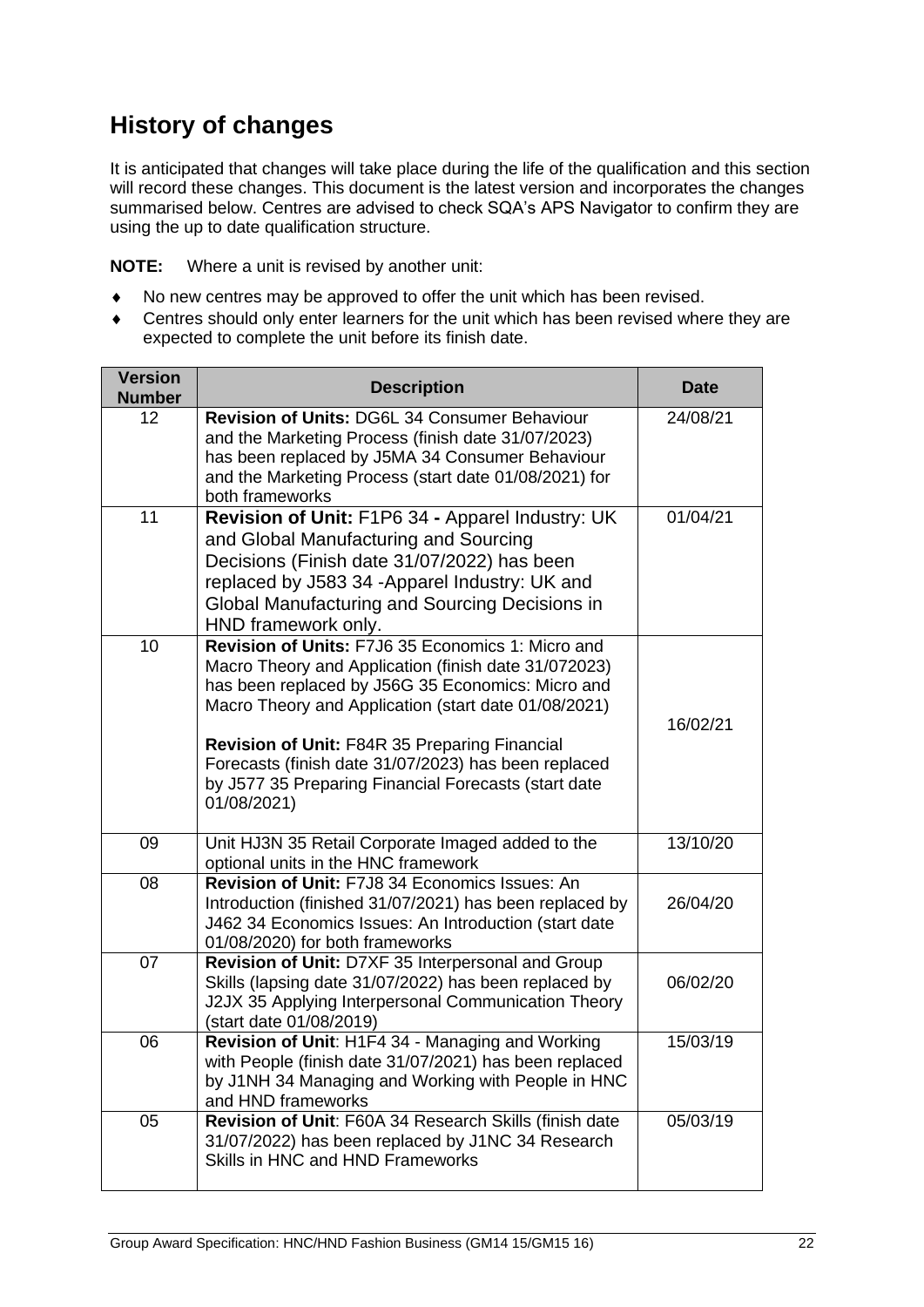| 04 | <b>Revision of Unit:</b>                                    |          |
|----|-------------------------------------------------------------|----------|
|    | <b>F1RJ 34 Business Management: An Introduction (finish</b> | 31/08/18 |
|    | date 31/07/2021) has been replaced by J1BV 34               |          |
|    | Business Management: An Introduction (start date            |          |
|    | 01/08/2018) for both HNC and HND frameworks                 |          |
| 03 | <b>Revision of Units:</b>                                   | 19/10/17 |
|    | FK8L 35 Marketing Research Applications (finish date:       |          |
|    | 31/07/2021) has been replaced by HW06 35 Marketing          |          |
|    | Research Applications (start date: 01/08/2017).             |          |
|    | DV79 35 Industrial Investigation (finish date:              |          |
|    | 31/07/2021) has been replaced by HW04 35 Marketing          |          |
|    | Communications: Investigation (start date: 01/08/2017)      |          |
| 02 | Revision of Unit: DV73 34 Advertising: Copywriting          | 05/07/17 |
|    | has been replaced by HP8E 35 Copywriting and will           |          |
|    | finish on 31/07/2020.                                       |          |
|    |                                                             |          |

## **Acknowledgement**

SQA acknowledges the valuable contribution that Scotland's colleges have made to the development of this qualification.